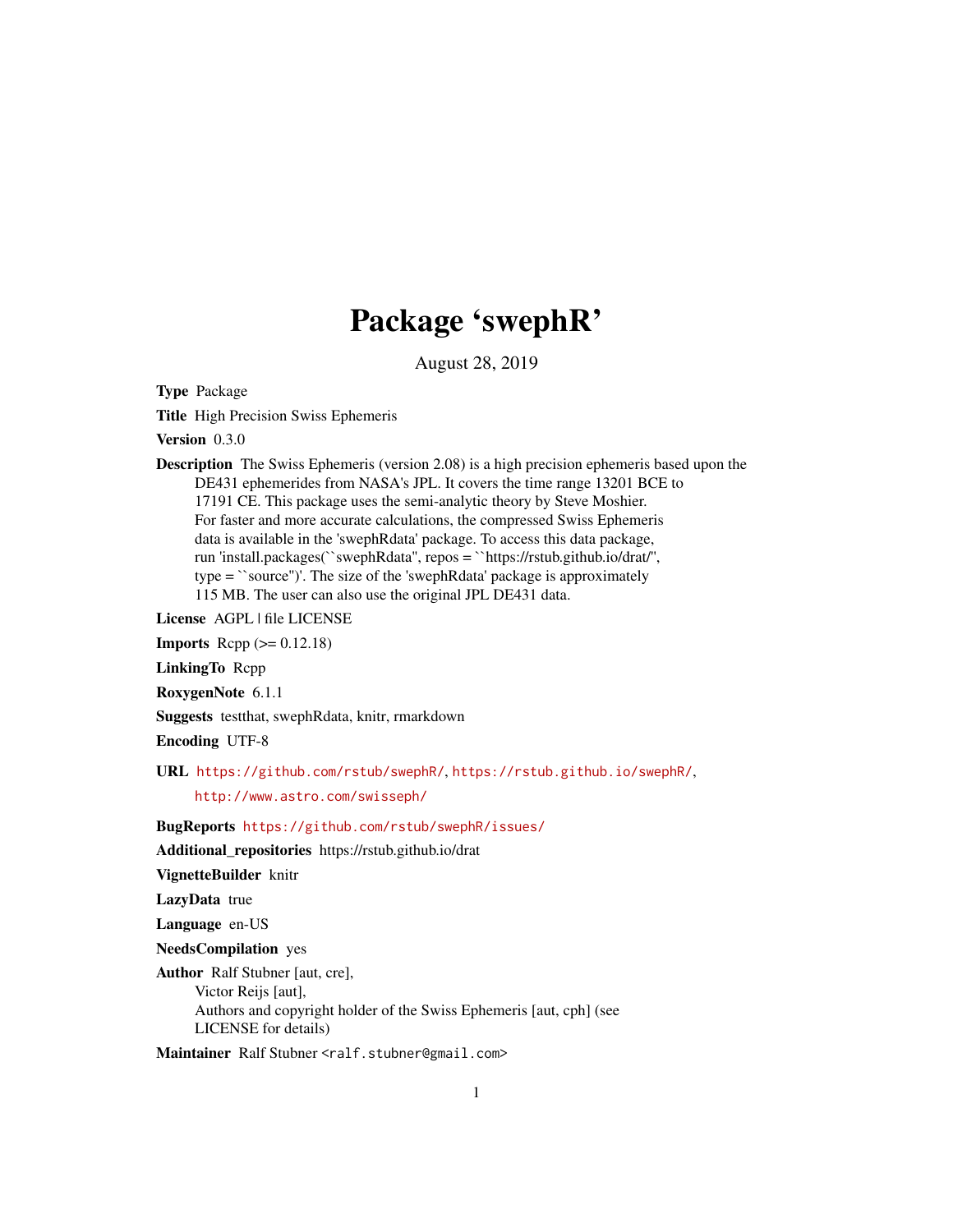<span id="page-1-0"></span>Repository CRAN Date/Publication 2019-08-28 14:00:05 UTC

## R topics documented:

|  | -7             |
|--|----------------|
|  | -6             |
|  | $\overline{4}$ |
|  | $\mathbf{3}$   |
|  | 3              |
|  |                |

swephR-package *swephR: High Precision Swiss Ephemeris*

#### Description

The Swiss Ephemeris (version 2.08) is a high precision ephemeris based upon the DE431 ephemerides from NASA's JPL. It covers the time range 13201 BCE to 17191 CE. This package uses the semianalytic theory by Steve Moshier. For faster and more accurate calculations, the compressed Swiss Ephemeris data is available in the 'swephRdata' package. To access this data package, run 'install.packages("swephRdata", repos = "https://rstub.github.io/drat/", type = "source")'. The size of the 'swephRdata' package is approximately 115 MB. The user can also use the original JPL DE431 data.

#### Author(s)

Maintainer: Ralf Stubner <ralf.stubner@gmail.com>

Authors:

- Victor Reijs
- Authors and copyright holder of the Swiss Ephemeris (see LICENSE for details) [copyright holder]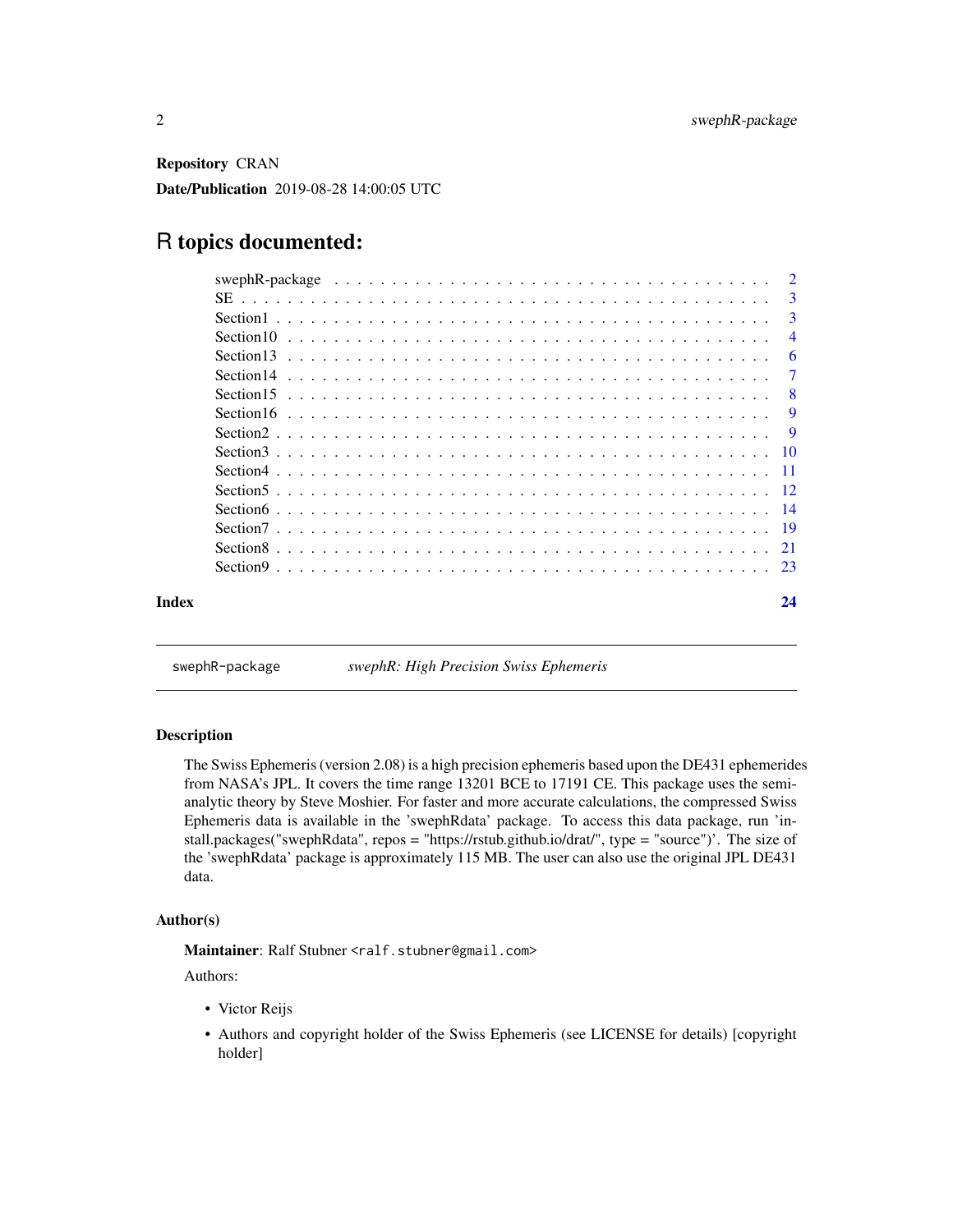## <span id="page-2-0"></span>See Also

Useful links:

- <https://github.com/rstub/swephR/>
- <https://rstub.github.io/swephR/>
- <http://www.astro.com/swisseph/>
- Report bugs at <https://github.com/rstub/swephR/issues/>

#### SE *Constants used in swephR*

#### Description

- name of variable
- value of the variable

#### Usage

data(SE)

#### Format

A data frame with 217 rows and 2 variables

Section1 *Section 1: The Ephemeris file related functions*

#### Description

Several initialization functions

#### Usage

```
swe_set_ephe_path(path)
swe_close()
swe_set_jpl_file(fname)
swe_version()
```
swe\_get\_library\_path()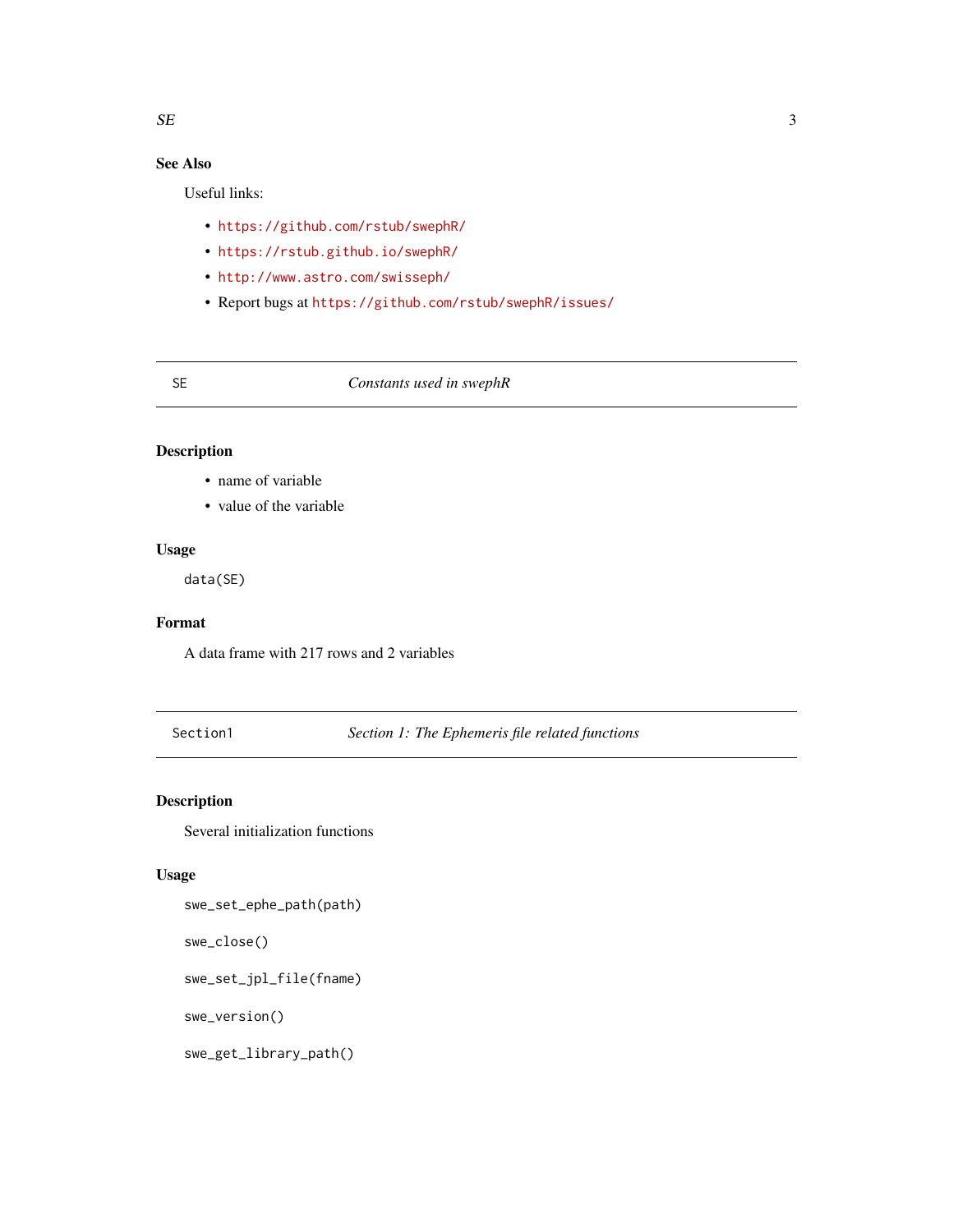#### <span id="page-3-0"></span>Arguments

| path  | Directory for the sefstars.txt, swe_deltat.txt and jpl files      |
|-------|-------------------------------------------------------------------|
| fname | JPL ephemeris name as string (JPL ephemeris file, e.g. de431.eph) |

#### Details

- swe\_set\_ephe\_path() This is the first function that should be called before any other function of the Swiss Ephemeris. Even if you don't want to set an ephemeris path and use the Moshier ephemeris, it is nevertheless recommended to call swe\_set\_ephe\_path(NULL), because this function makes important initializations. If you don't do that, the Swiss Ephemeris may work, but the results may be not 100% consistent.
- swe\_close() At the end of your computations this function releases most resources (open files and allocated memory) used by Swiss Ephemeris.

swe\_set\_jpl\_file() Set name of JPL ephemeris file.

swe\_version() The function provides the version number of the Swiss Ephemeris software.

swe\_get\_library\_path() The function provides the path where the executable resides.

#### Value

swe\_version returns Swiss Ephemeris software version as string

swe\_get\_library\_path returns the path in which the executable resides as string

#### See Also

Section 1 in <http://www.astro.com/swisseph/swephprg.htm>. Remember that array indices start in R at 1, while in C they start at 0!

#### Examples

```
## Not run: swe_set_ephe_path("c:\\sweph\\ephe")
swe_close()
swe_set_jpl_file("de431.eph")
swe_version()
swe_get_library_path()
```
Section10 *Section 10: Sidereal mode functions*

#### Description

Functions to support the determination of sidereal information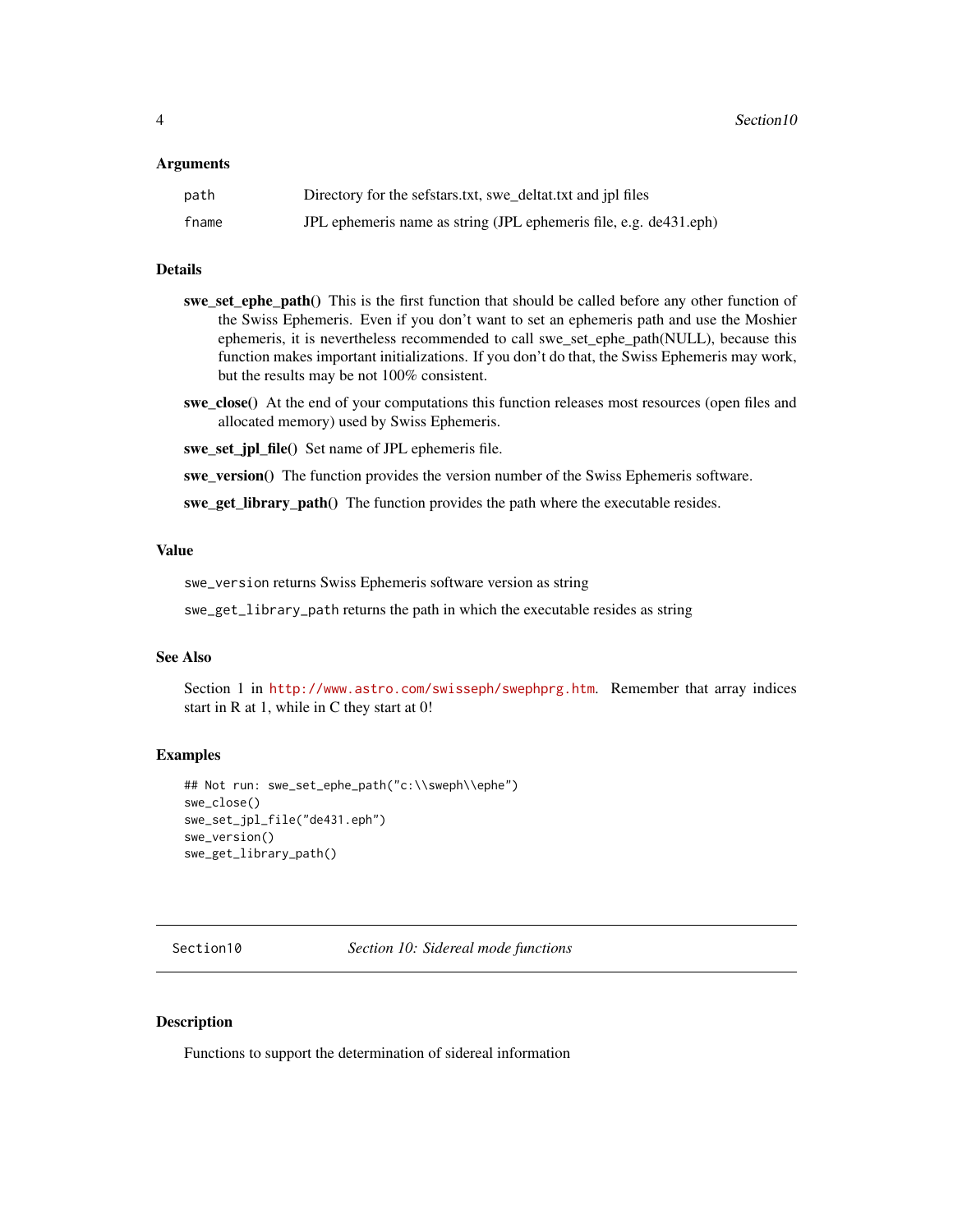#### $Section 10$  5

#### Usage

```
swe_set_sid_mode(sid_mode, t0, ayan_t0)
swe_get_ayanamsa_name(sid_mode)
swe_get_ayanamsa_ex_ut(jd_ut, iflag)
swe_get_ayanamsa_ex(jd_et, iflag)
```
#### Arguments

| sid_mode | Sidereal mode as integer                                         |
|----------|------------------------------------------------------------------|
| t0       | Reference date as double (day)                                   |
| ayan_t0  | The initial latitude value of the ayanamsa as double (deg)       |
| jd_ut    | UT Julian day number as double (day)                             |
| iflag    | Computation flag as integer, many options possible (section 2.3) |
| jd_et    | ET Julian day number as double (day)                             |

#### Details

swe\_set\_sid\_mode() Set the mode for sidereal computations.

swe\_get\_ayanamsa\_name() Get the mode name for sidereal computations.

swe\_get\_ayanamsa\_ex\_ut() It computes ayanamsa using UT.

swe\_get\_ayanamsa\_ex() It computes ayanamsa using ET.

#### Value

swe\_get\_ayanamsa\_name returns name of ayanamsa method as string

swe\_get\_ayanamsa\_ex\_ut returns a list with named entries: return status flag as integer, daya ayanamsa value as double and serr error message as string

swe\_get\_ayanamsa\_ex returns a list with named entries: return status flag as integer, daya ayanamsa value as double and serr error message as string

#### See Also

Section 10 in <http://www.astro.com/swisseph/swephprg.htm>. Remember that array indices start in R at 1, while in C they start at 0!

#### Examples

```
data(SE)
swe_set_sid_mode(SE$SIDM_FAGAN_BRADLEY,0,0)
swe_get_ayanamsa_name(SE$SIDM_FAGAN_BRADLEY)
swe_get_ayanamsa_ex_ut(2458346.82639,SE$FLG_MOSEPH)
swe_get_ayanamsa_ex(2458346.82639,SE$FLG_MOSEPH)
```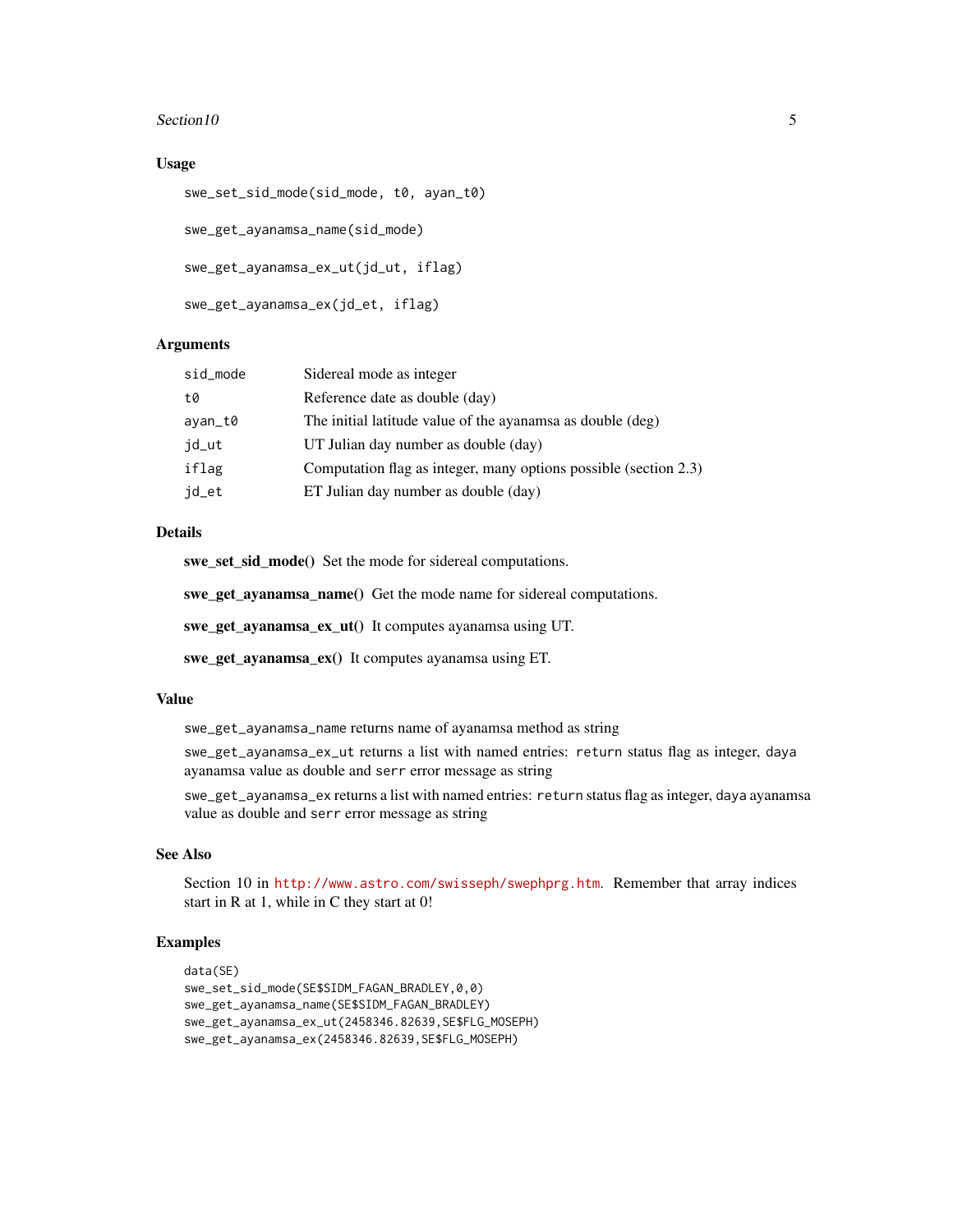<span id="page-5-0"></span>

#### Description

Calculate house cusp, ascendant, Medium Coeli, etc. calculations

#### Usage

```
swe_houses_ex(jd_ut, cuspflag, geolat, geolon, hsys)
swe_houses_armc(armc, geolat, eps, hsys)
```
swe\_house\_name(hsys)

#### Arguments

| jd_ut    | UT Julian day number as double (day)                                   |
|----------|------------------------------------------------------------------------|
| cuspflag | cusp flag as integer (0 [tropical], SE\$FLG_SIDEREAL, SE\$FLG_RADIANS) |
| geolat   | geographic latitude as double (deg)                                    |
| geolon   | geographic longitude as double (deg)                                   |
| hsys     | house method, one-letter case sensitive as char                        |
| armc     | right ascension of the MC as double (deg)                              |
| eps      | ecliptic obliquity as double (deg)                                     |

#### Details

swe\_houses\_ex() Calculate houses' cusps, ascendant, Medium Coeli (MC), etc.

swe\_houses\_armc() Calculate houses' information from the right ascension of the Medium Coeli (MC).

swe\_houses\_name() Provide the house name.

#### Value

swe\_houses\_ex returns a list with named entries: return status flag as integer, cusps cusps values as double and ascmc ascendent, MCs. etc. as double.

swe\_houses\_armc returns a list with named entries: return status flag as integer, cusps cusps values as double and ascmc ascendent, MCs, etc. as double.

swe\_house\_name returns the house name as string

#### See Also

Section 13 in <http://www.astro.com/swisseph/swephprg.htm>. Remember that array indices start in R at 1, while in C they start at 0!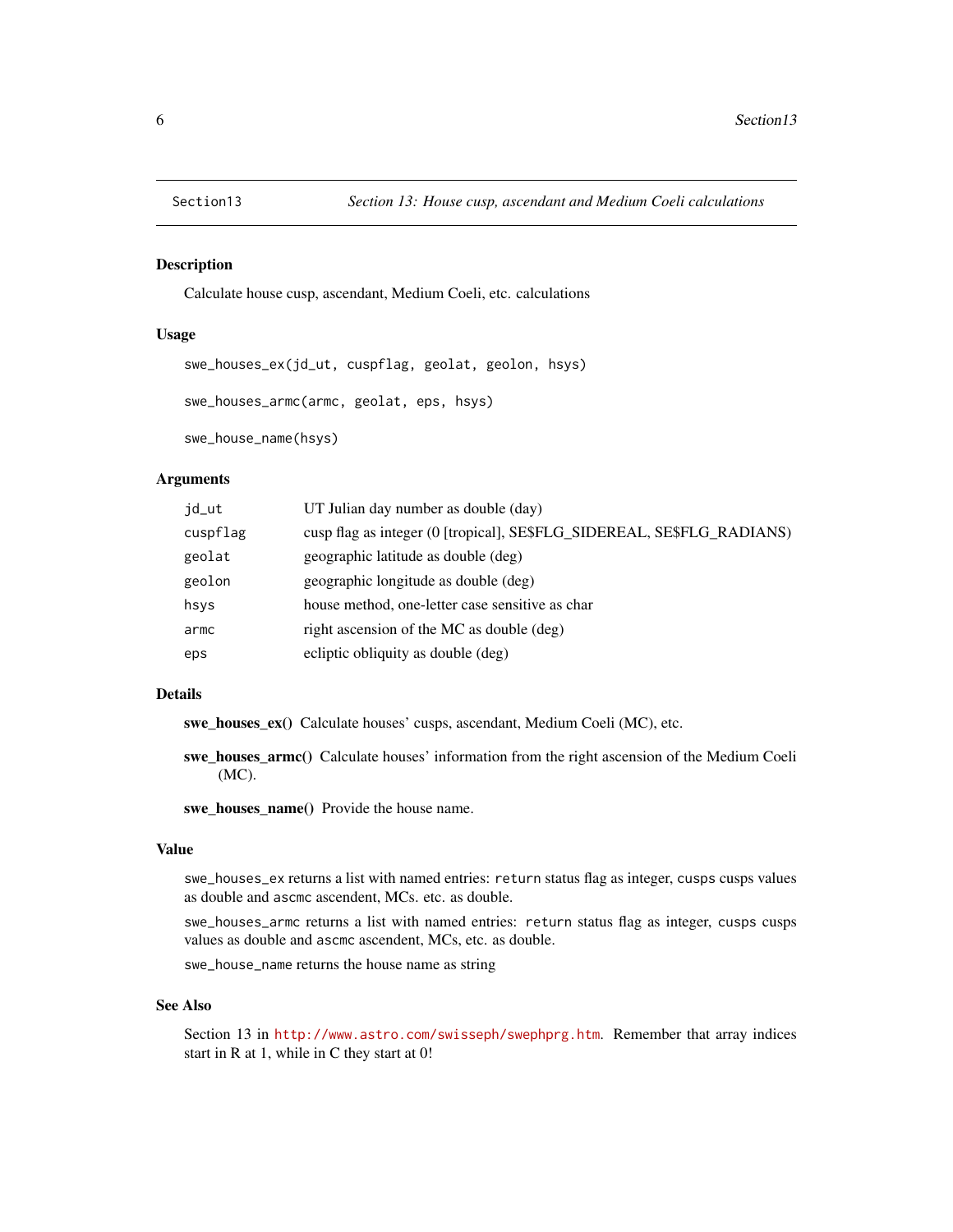#### <span id="page-6-0"></span>Section 14 7

#### Examples

```
swe_houses_ex(1234567, 0, 53, 0, 'B')
swe_houses_armc(12, 53, 23, 'B')
swe_house_name('G')
```
#### Section14 *Section 14: House position calculations*

### Description

Calculate house position of a given body.

#### Usage

swe\_house\_pos(armc, geolat, eps, hsys, xpin)

swe\_gauquelin\_sector(jd\_ut, ipl, starname, ephe\_flag, imeth, geopos, atpress, attemp)

#### Arguments

| armc      | right ascension of the MC as double (deg)                                          |
|-----------|------------------------------------------------------------------------------------|
| geolat    | geographic latitude as double (deg)                                                |
| eps       | ecliptic obliquity as double (deg)                                                 |
| hsys      | house method, one-letter case sensitive as char                                    |
| xpin      | longitude and latitude of the given body as numeric vector (deg)                   |
| jd_ut     | UT Julian day number as double (day)                                               |
| ipl       | Body/planet as integer (SE\$SUN=0, SE\$MOON=1,  SE\$PLUT0=9)                       |
| starname  | Star name as string ("" for no star)                                               |
| ephe_flag | Ephemeris flag as integer (SE\$FLG_JPLEPH=1, SE\$FLG_SWIEPH=2 or SE\$FLG_MOSEPH=4) |
| imeth     | Gauquelin method as integer $(0, 1, 2, 3, 4 \text{ or } 5)$                        |
| geopos    | position as numeric vector (longitude, latitude, height)                           |
| atpress   | Atmospheric pressure as double (hPa)                                               |
| attemp    | Atmospheric temperature as double (Celsius)                                        |

### Details

swe\_house\_pos() Calculate house position of given body.

swe\_gauquelin\_sector() Compute the Gauquelin sector position of a planet or star.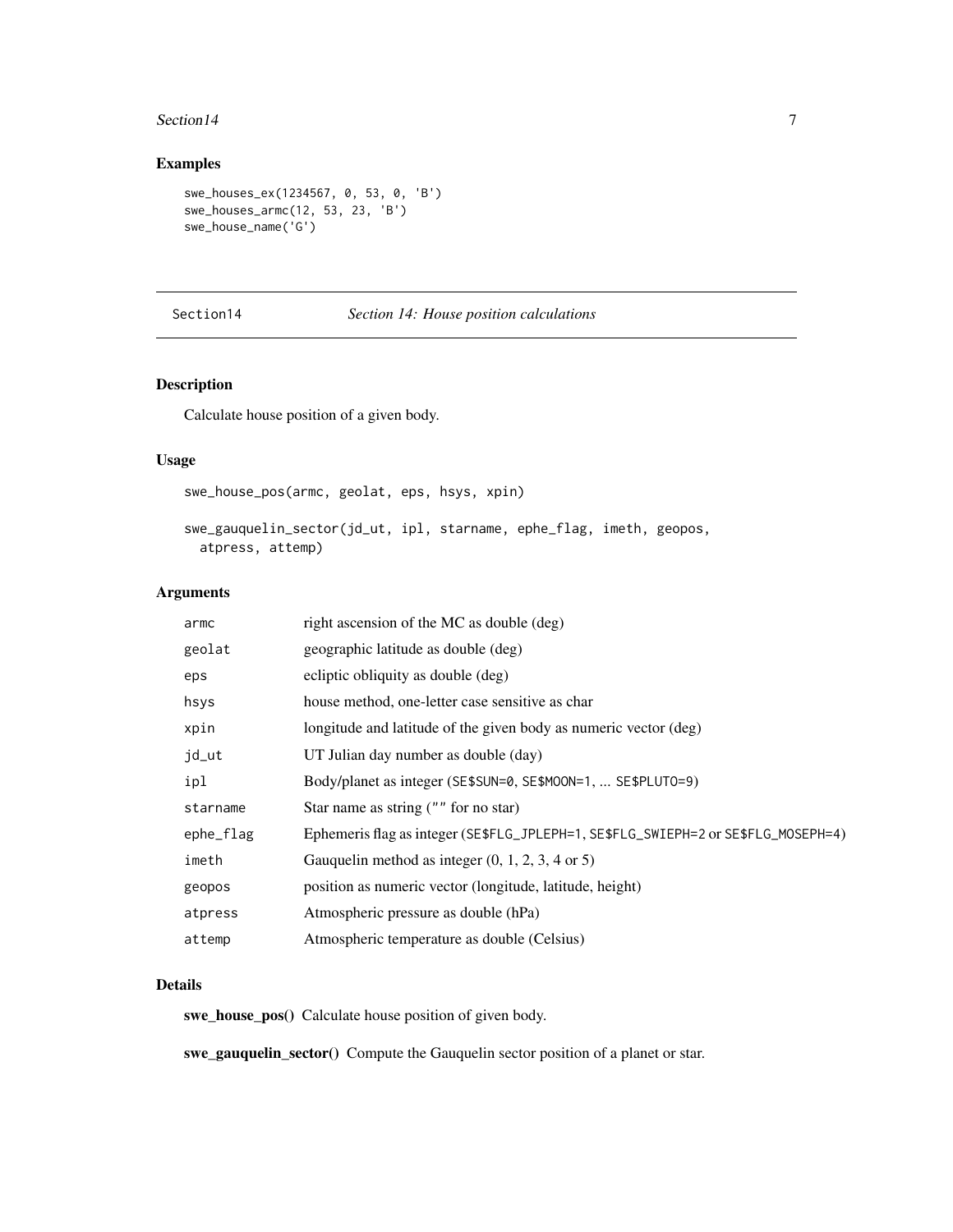#### <span id="page-7-0"></span>Value

swe\_house\_pos returns a list with named entries: return how far from body's cusp as double, and serr error message as string.

swe\_gauquelin\_sector returns a list with named entries: return status flag as integer, dgsect for Gauquelin sector as double and serr error message as string

#### See Also

Section 14 in <http://www.astro.com/swisseph/swephprg.htm>. Remember that array indices start in R at 1, while in C they start at 0!

#### Examples

```
swe_house_pos(12, 53, 23, 'B', c(0,0))
data(SE)
swe_gauquelin_sector(1234567.5,SE$VENUS,"",SE$FLG_MOSEPH,0,c(0,50,10),1013.25,15)
```
Section15 *Section 15: Sidereal time*

#### Description

Calculate the sidereal time (in degrees).

#### Usage

```
swe_sidtime(jd_ut)
```
#### Arguments

jd\_ut UT Julian day number as double (day)

#### Details

swe\_sidtime() Determine the sidereal time.

#### Value

swe\_sidtime returns the sidereal time as double (deg)

#### See Also

Section 15 in <http://www.astro.com/swisseph/swephprg.htm>. Remember that array indices start in R at 1, while in C they start at 0!

#### Examples

swe\_sidtime(2451545)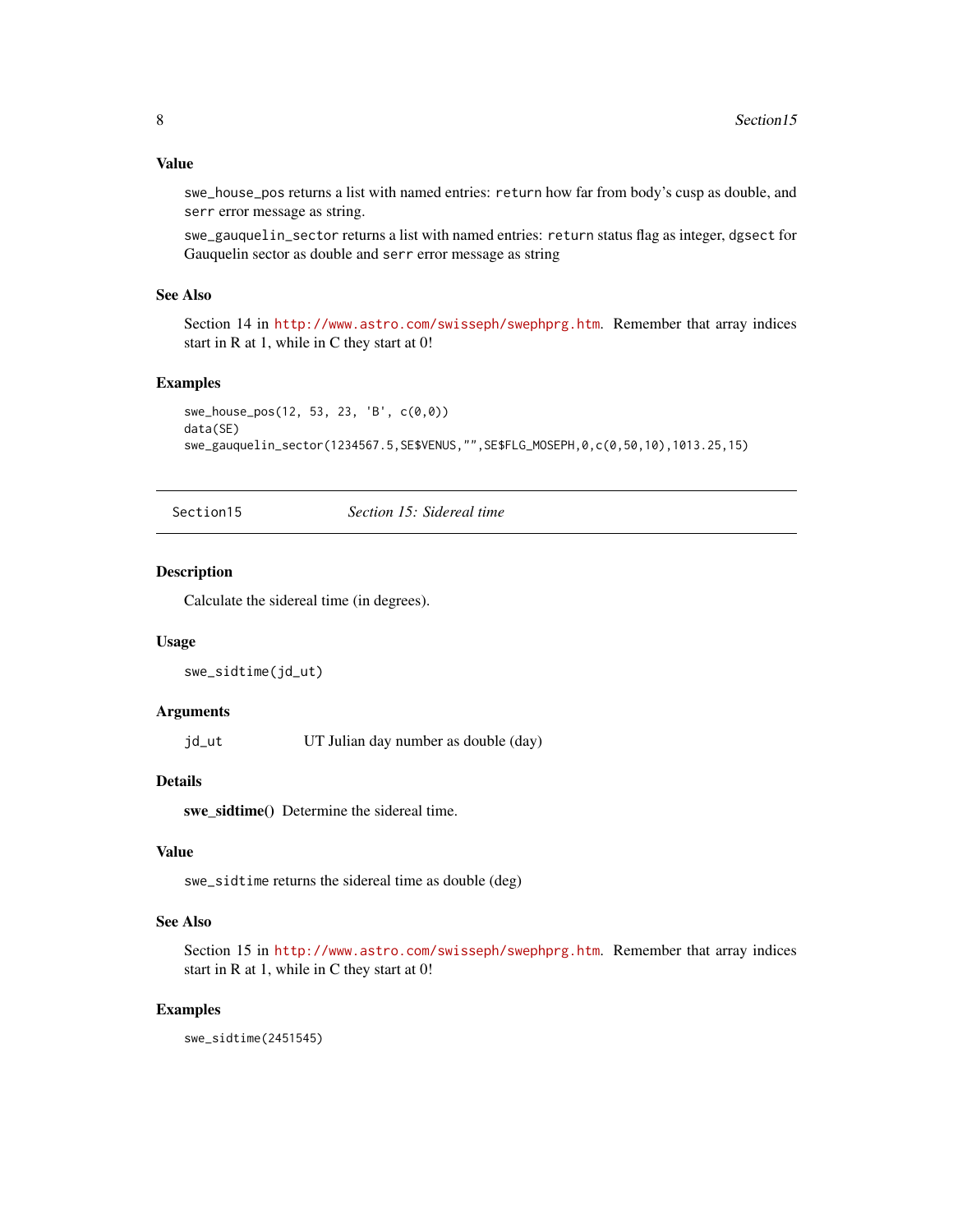<span id="page-8-0"></span>

#### Description

Useful functions

#### Usage

swe\_day\_of\_week(jd)

#### Arguments

jd Julian day number as numeric vector (day)

#### Details

swe\_day\_of\_week() Determine day of week from Julian day number.

#### Value

swe\_day\_of\_week returns the day of week as integer vector (0 Monday .. 6 Sunday)

#### See Also

Section 16.7 in <http://www.astro.com/swisseph/swephprg.htm>. Remember that array indices start in R at 1, while in C they start at 0!

#### Examples

swe\_day\_of\_week(1234.567)

Section2 *Section 2: Computing positions*

#### Description

Computing positions of planets, asteroids, lunar nodes and apogees using Swiss Ephemeris.

#### Usage

```
swe_calc_ut(jd_ut, ipl, iflag)
```
swe\_calc(jd\_et, ipl, iflag)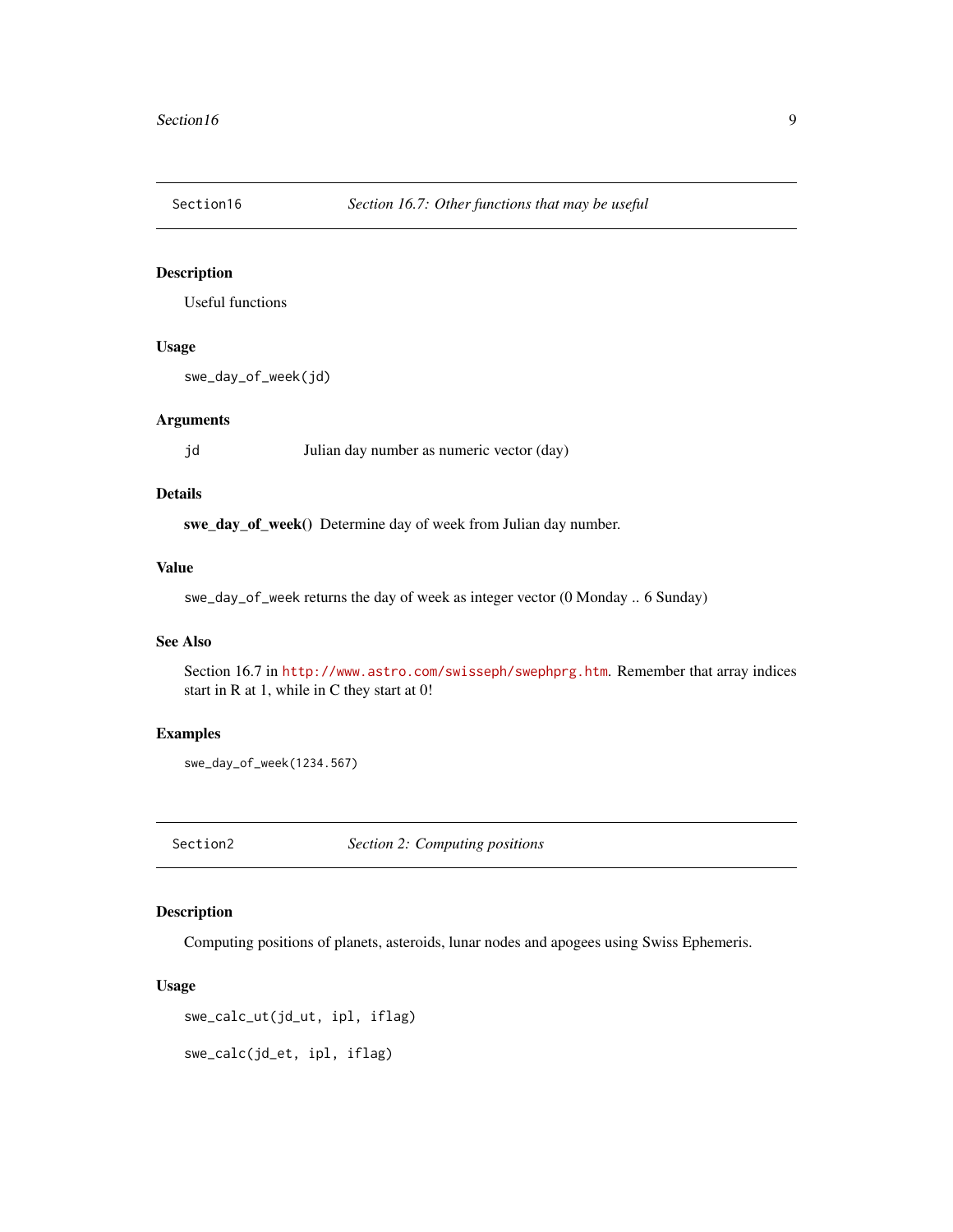#### <span id="page-9-0"></span>**Arguments**

| jd_ut | UT Julian day number as double (day)                               |
|-------|--------------------------------------------------------------------|
| ipl   | Body/planet as integer (SE\$SUN=0, SE\$Moon=1,  SE\$PLUTO=9)       |
| iflag | Computation flag as integer, many options possible (section 2.3.1) |
| jd_et | ET Julian day number as double (day)                               |

#### Details

swe\_calc\_ut() It compute positions using UT.

swe\_calc() It compute positions using ET.

#### Value

swe\_calc\_ut returns a list with named entries: return status flag as integer, xx information on planet position, and serr error message as string.

swe\_calc returns a list with named entries: return status flag as integer, xx updated star name as string and serr error message as string.

#### See Also

Section 2 in <http://www.astro.com/swisseph/swephprg.htm>. Remember that array indices start in R at 1, while in C they start at 0!

#### Examples

data(SE) swe\_calc\_ut(2458346.82639, SE\$MOON, SE\$FLG\_MOSEPH) swe\_calc(2458346.82639, SE\$MOON, SE\$FLG\_MOSEPH)

Section3 *Section 3: Find a planetary or asteroid name*

#### Description

Find a planetary or asteroid name.

#### Usage

swe\_get\_planet\_name(ipl)

#### Arguments

ipl Body/planet as integer (SE\$SUN=0, SE\$Moon=1, ... SE\$PLUTO=9)

#### Details

swe\_get\_planet\_name() Convert object number into object name.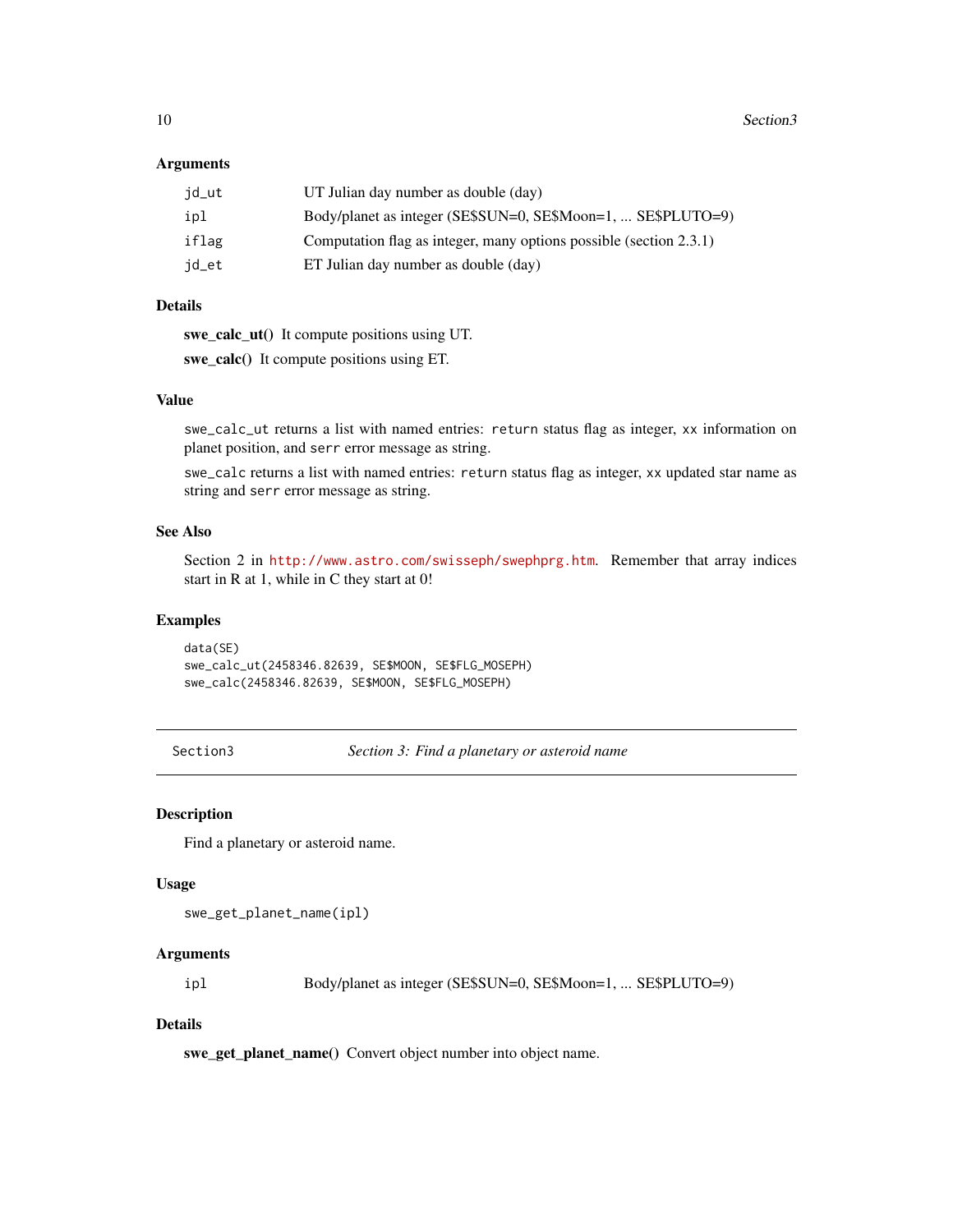#### <span id="page-10-0"></span>Section 4 11

### Value

swe\_get\_planet\_name returns the object's name as string

#### See Also

Section 3 in <http://www.astro.com/swisseph/swephprg.htm>. Remember that array indices start in R at 1, while in C they start at 0!

#### Examples

data(SE) swe\_get\_planet\_name(SE\$MOON)

Section4 *Section 4: Fixed stars functions*

#### Description

The following functions are used to calculate positions of fixed stars.

#### Usage

```
swe_fixstar2_mag(starname)
swe_fixstar2(starname, jd_et, iflag)
swe_fixstar2_ut(starname, jd_ut, iflag)
```
#### Arguments

| starname | Star name as string ("" for no star)                             |
|----------|------------------------------------------------------------------|
| jd_et    | ET Julian day number as double (day)                             |
| iflag    | Calculation flag as integer, many options possible (section 2.3) |
| jd_ut    | UT Julian day number (day)                                       |

#### Details

swe\_fixstar2\_mag() Calculate visible magnitude (Vmag) of star. swe\_fixstar2() Compute information of star using ET. swe\_fixstar2\_ut() Compute information of star using UT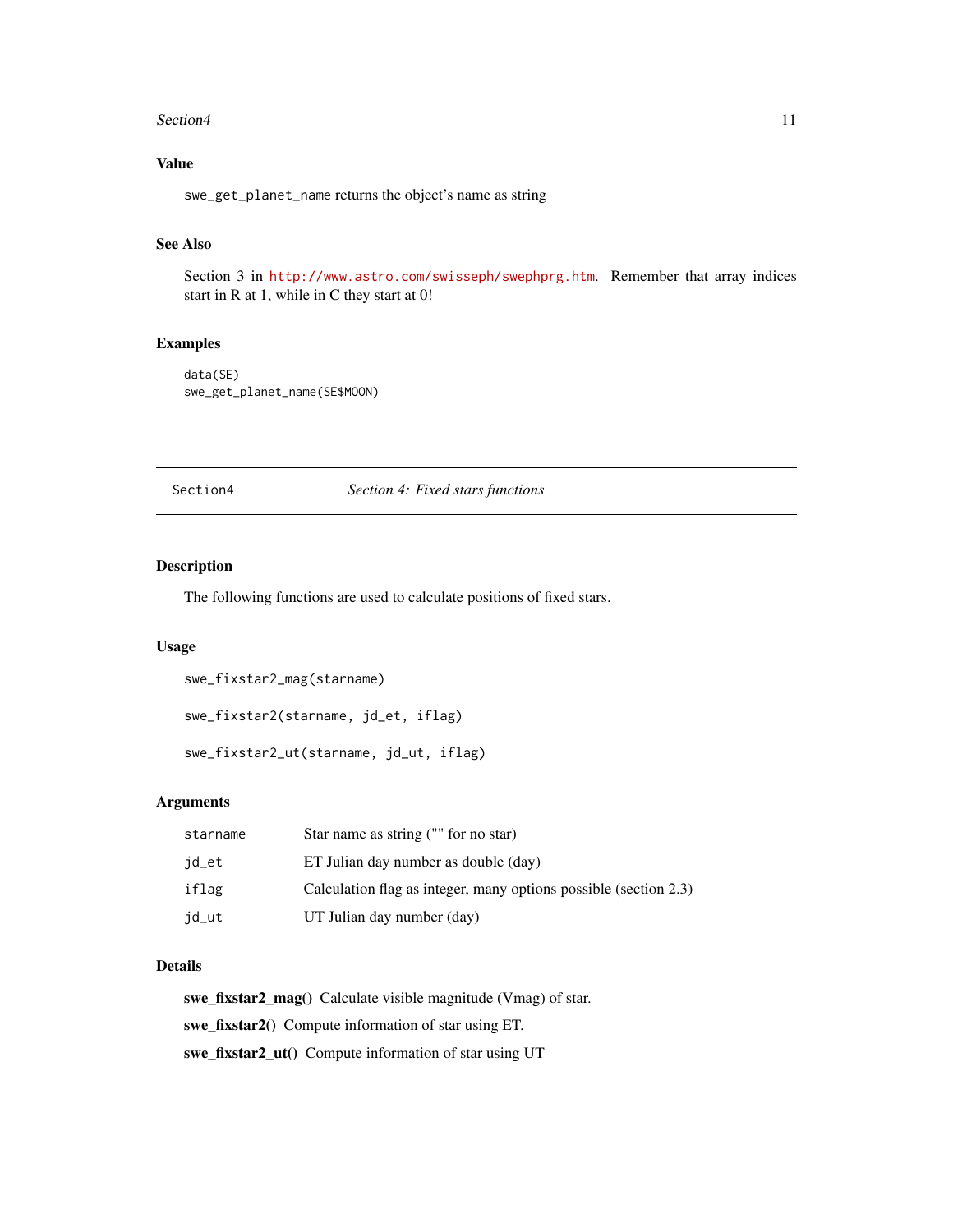Value

swe\_fixstar2\_mag returns a list with named entries: return status flag as integer, starname updated star name as string, mag magnitude of star as double, and serr for error message as string.

swe\_fixstar2 returns a list with named entries: return status flag as integer, starname updated star name as string, xx star phenomena as numeric vector, and serr error message as string.

swe\_fixstar2\_ut returns a list with named entries: return status flag as integer, starname updated star name as string, xx star information as numeric vector, and serr for error message as string.

#### See Also

Section 4 in <http://www.astro.com/swisseph/swephprg.htm>. Remember that array indices start in R at 1, while in C they start at 0!

#### Examples

```
data(SE)
swe_fixstar2_mag("sirius")
swe_set_topo(0,50,10)
swe_fixstar2("sirius",1234567,SE$FLG_TOPOCTR+SE$FLG_MOSEPH+SE$FLG_EQUATORIAL)
swe_fixstar2_ut("sirius",1234567,SE$FLG_TOPOCTR+SE$FLG_MOSEPH+SE$FLG_EQUATORIAL)
```
Section5 *Section 5: Kepler elements, nodes, apsides and orbital periods*

#### Description

Functions for: determining Kepler elements, nodes, apsides and orbital periods

#### Usage

```
swe_nod_aps_ut(jd_ut, ipl, iflag, method)
```

```
swe_nod_aps(jd_et, ipl, iflag, method)
```

```
swe_get_orbital_elements(jd_et, ipl, iflag)
```
swe\_orbit\_max\_min\_true\_distance(jd\_et, ipl, iflag)

#### Arguments

| jd_ut  | UT Julian day number as double (day)                                                                         |
|--------|--------------------------------------------------------------------------------------------------------------|
| ipl    | Body/planet as integer (SE\$SUN=0, SE\$MOON=1,  SE\$PLUTO=9)                                                 |
| iflag  | Computation flag as integer, many options possible (section 2.3)                                             |
| method | Method as integer (SE\$NODBIT_MEAN=0, SE\$NODBIT_OSCUN=1,, SE\$NODBIT_OSCU_BAR=4,<br>SE\$NODBIT_FOPOINT=256) |
| jd_et  | ET Julian day number as double (day)                                                                         |

<span id="page-11-0"></span>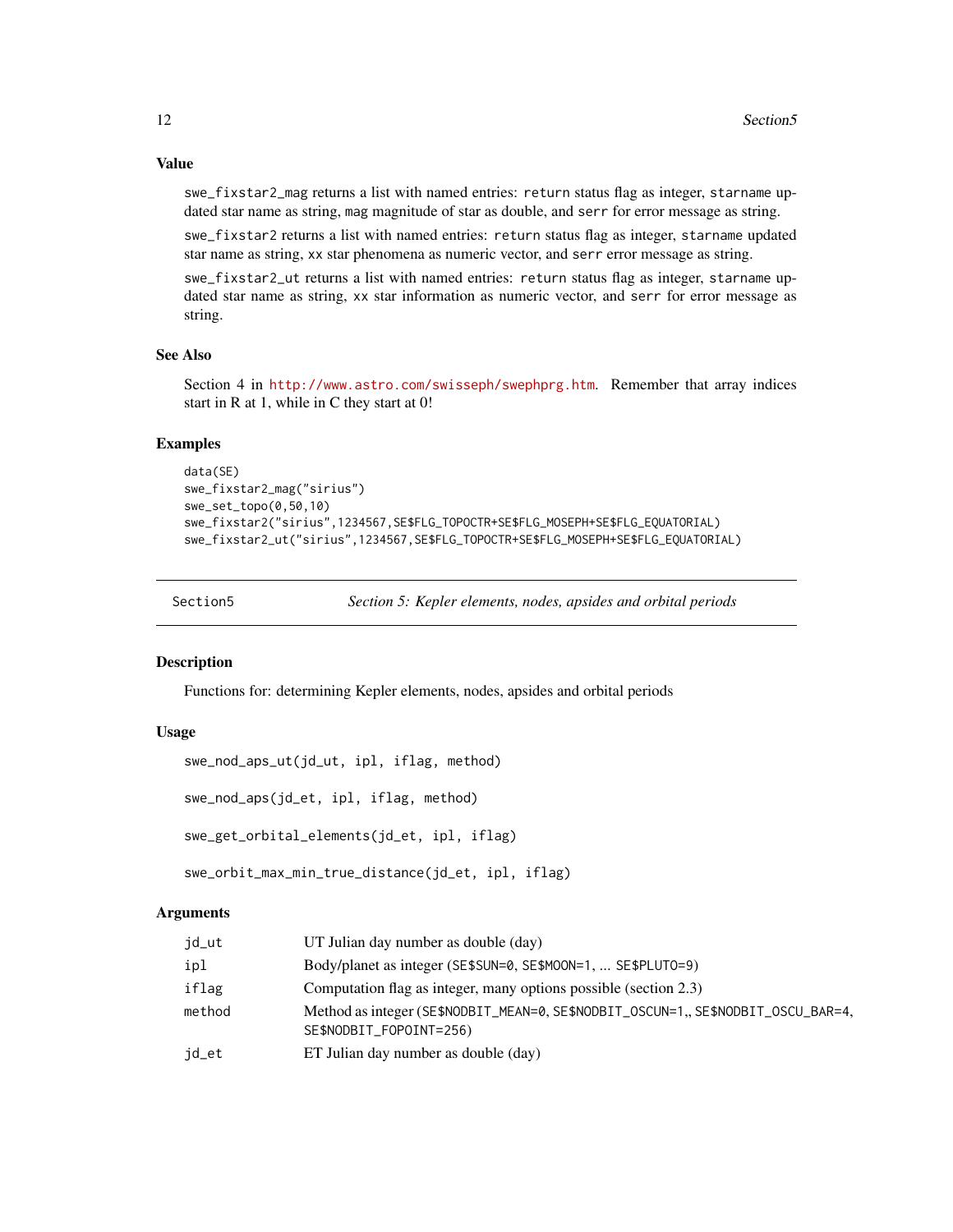#### Section5 13

#### Details

- swe\_nod\_aps\_ut() Compute planetary nodes and apsides (perihelia, aphelia, second focal points of the orbital ellipses).
- swe\_nod\_aps() Compute planetary nodes and apsides (perihelia, aphelia, second focal points of the orbital ellipses).
- swe\_get\_orbital\_elements() This function calculates osculating elements (Kepler elements) and orbital periods.
- swe orbit max min true distance() This function calculates the maximum possible distance, the minimum possible distance and the current true distance of planet.

#### Value

swe\_nod\_aps\_ut returns a list with named entries: return status flag as integer, xnasc ascending nodes as numeric vector, xndsc descending nodes as numeric vector, xperi perihelion as numeric vector, xaphe aphelion as numeric vector and serr error message as string

swe\_nod\_aps returns a list with named entries: return status flag as integer, xnasc ascending nodes as numeric vector, xndsc descending nodes as numeric vector, xperi perihelion as numeric vector, xaphe aphelion as numeric vector and serr error message as string

swe\_get\_orbital\_elements returns a list with named entries: return status flag as integer, dret function results as numeric vector and serr error message as string

swe\_orbit\_max\_min\_true\_distance returns a list with named entries: return status flag as integer, dmax maximum distance as double, dmin minimum distance as double, dtrue true distance as double and serr error message as string

#### See Also

Section 5 in <http://www.astro.com/swisseph/swephprg.htm>. Remember that array indices start in R at 1, while in C they start at 0!

#### Examples

```
data(SE)
swe_nod_aps_ut(2451545,SE$MOON, SE$FLG_MOSEPH,SE$NODBIT_MEAN)
swe_nod_aps(2451545,SE$MOON, SE$FLG_MOSEPH,SE$NODBIT_MEAN)
swe_get_orbital_elements(2451545,SE$MOON, SE$FLG_MOSEPH)
swe_orbit_max_min_true_distance(2451545,SE$MOON, SE$FLG_MOSEPH)
```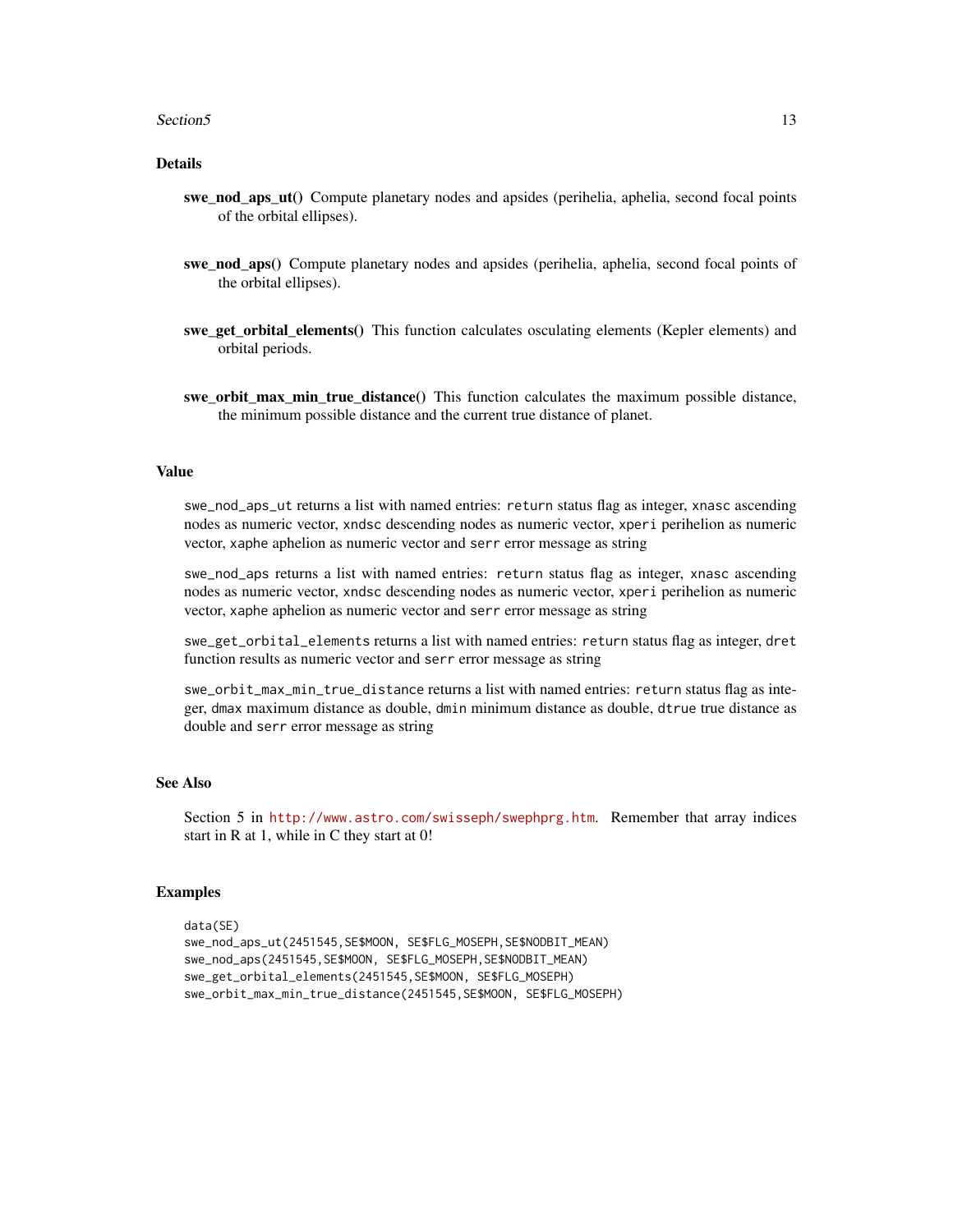<span id="page-13-0"></span>Section6 *Section 6: Eclipses, Risings, Settings, Meridian Transits, Planetary Phenomena*

#### Description

Functions for: determining eclipse and occultation calculations, computing the times of rising, setting and meridian transits for all planets, asteroids, the moon and the fixed stars; computing phase, phase angle, elongation, apparent diameter, apparent magnitude for the Sun, the Moon, all planets and asteroids; and determining heliacal phenomenon after a given start date

#### Usage

```
swe_sol_eclipse_when_loc(jd_start, ephe_flag, geopos, backward)
swe_sol_eclipse_when_glob(jd_start, ephe_flag, ifltype, backward)
swe_sol_eclipse_how(jd_ut, ephe_flag, geopos)
swe_sol_eclipse_where(jd_ut, ephe_flag)
swe_lun_occult_when_loc(jd_start, ipl, starname, ephe_flag, geopos,
 backward)
swe_lun_occult_when_glob(jd_start, ipl, starname, ephe_flag, ifltype,
 backward)
swe_lun_occult_where(jd_ut, ipl, starname, ephe_flag)
swe_lun_eclipse_when_loc(jd_start, ephe_flag, geopos, backward)
swe_lun_eclipse_how(jd_ut, ephe_flag, geopos)
swe_lun_eclipse_when(jd_start, ephe_flag, ifltype, backward)
swe_rise_trans_true_hor(jd_ut, ipl, starname, ephe_flag, rsmi, geopos,
 atpress, attemp, horhgt)
swe_pheno_ut(jd_ut, ipl, ephe_flag)
swe_pheno(jd_et, ipl, ephe_flag)
swe_azalt(jd_ut, coord_flag, geopos, atpress, attemp, xin)
swe_azalt_rev(jd_ut, coord_flag, geopos, xin)
swe_refrac(InAlt, atpress, attemp, calc_flag)
```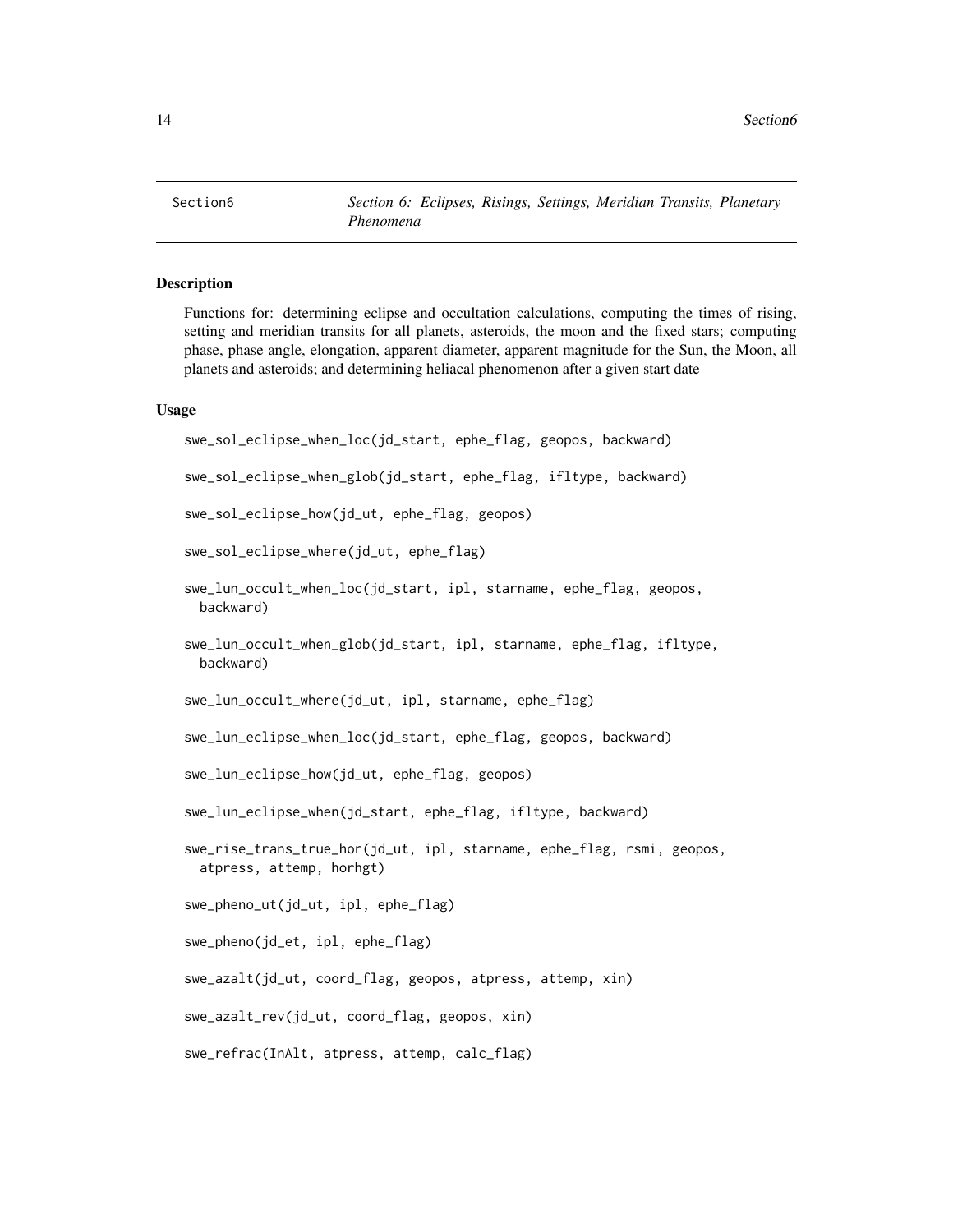swe\_refrac\_extended(InAlt, height, atpress, attemp, lapse\_rate, calc\_flag)

```
swe_heliacal_ut(jd_utstart, dgeo, datm, dobs, objectname, event_type,
 helflag)
```
swe\_vis\_limit\_mag(jd\_ut, dgeo, datm, dobs, objectname, helflag)

```
swe_heliacal_pheno_ut(jd_ut, dgeo, datm, dobs, objectname, event_type,
 helflag)
```

```
swe_topo_arcus_visionis(jd_ut, dgeo, datm, dobs, helflag, mag, AziO, AltO,
 AziS, AziM, AltM)
```

```
swe_heliacal_angle(jd_ut, dgeo, datm, dobs, helflag, mag, AziO, AziS, AziM,
 AltM)
```
#### Arguments

| jd_start   | Julian day number as double (UT)                                                                                                                                       |
|------------|------------------------------------------------------------------------------------------------------------------------------------------------------------------------|
| ephe_flag  | Ephemeris flag as integer (SE\$FLG_JPLEPH=1, SE\$FLG_SWIEPH=2 or SE\$FLG_MOSEPH=4)                                                                                     |
| geopos     | position as numeric vector (longitude, latitude, height)                                                                                                               |
| backward   | backwards search as boolean (TRUE)                                                                                                                                     |
| ifltype    | eclipse type as integer (SE\$ECL_CENTRAL=1, SE\$ECL_NONCENTRAL=2, SE\$ECL_TOTAL=4,<br>SE\$ECL_ANNULAR=8, SE\$ECL_PARTIAL=16, SE\$ECL_ANNULAR_TOTAL=32 or 0 for<br>any) |
| jd_ut      | UT Julian day number as double (day)                                                                                                                                   |
| ipl        | Body/planet as integer (SE\$SUN=0, SE\$MOON=1,  SE\$PLUT0=9)                                                                                                           |
| starname   | Star name as string $(""$ for no star)                                                                                                                                 |
| rsmi       | Event flag as integer (e.g.: SE\$CALC_RISE=1, SE\$CALC_SET=2, SE\$CALC_MTRANSIT=4,<br>SE\$CALC_ITRANSIT=8)                                                             |
| atpress    | Atmospheric pressure as double (hPa)                                                                                                                                   |
| attemp     | Atmospheric temperature as double (Celsius)                                                                                                                            |
| horhgt     | Horizon apparent altitude as double (deg)                                                                                                                              |
| jd_et      | ET Julian day number as double (day)                                                                                                                                   |
| coord_flag | Coordinate flag as integer (reference system (SE\$ECL2HOR=0 or SE\$EQU2HOR=1))                                                                                         |
| xin        | Position of body as numeric vector (either ecliptical or equatorial coordinates,<br>depending on coord_flag)                                                           |
| InAlt      | object's apparent/topocentric altitude as double (depending on calc_flag) (deg)                                                                                        |
| calc_flag  | Calculation flag as integer (refraction direction (SE\$TRUE_TO_APP=0 or SE\$APP_TO_TRUE=1))                                                                            |
| height     | observer's height as double (m)                                                                                                                                        |
| lapse_rate | lapse rate as double $(K/m)$                                                                                                                                           |
| jd_utstart | UT Julian day number as double (day)                                                                                                                                   |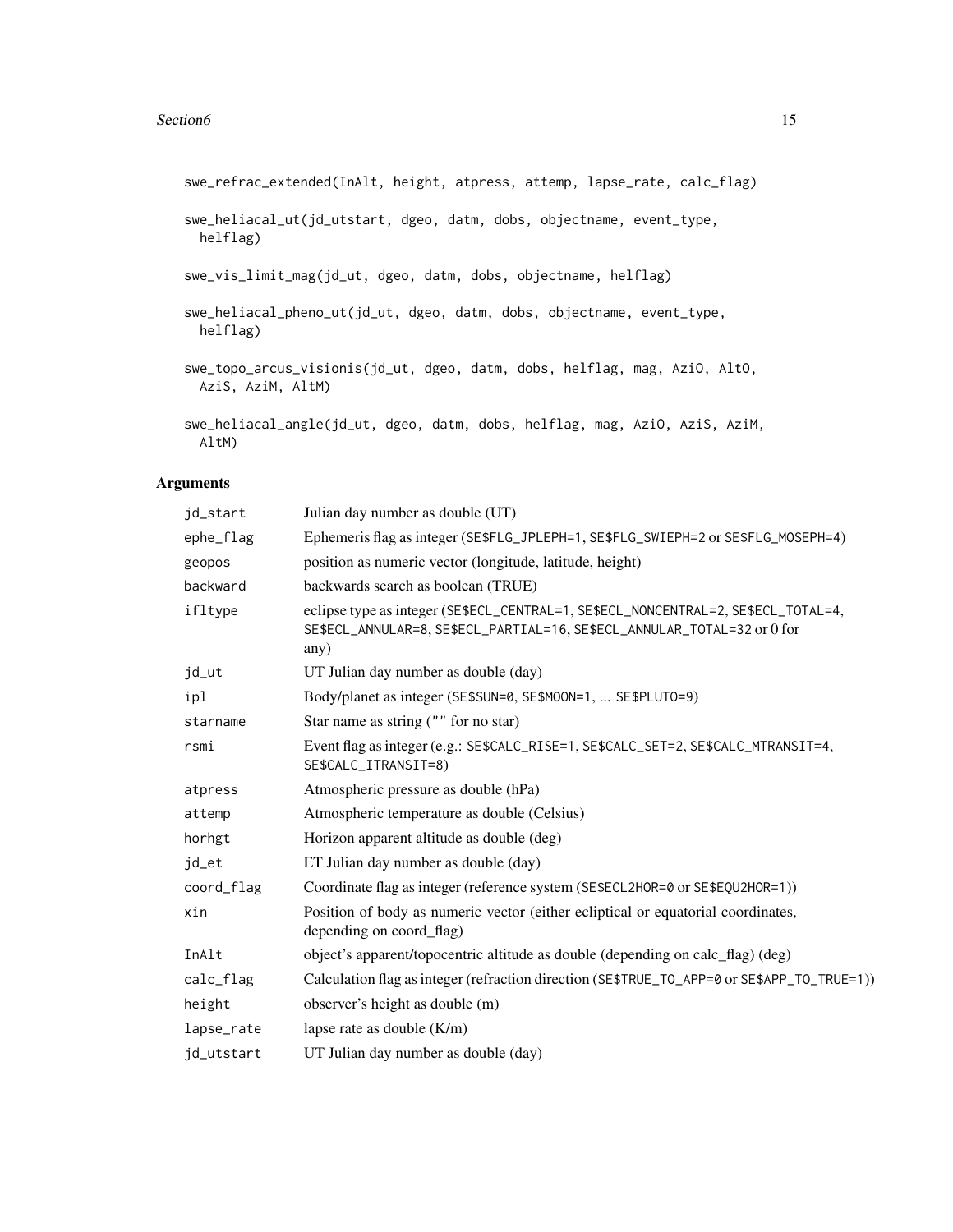16 Section6

| dgeo       | Geographic position as numeric vector (longitude, latitude, height)                                  |
|------------|------------------------------------------------------------------------------------------------------|
| datm       | Atmospheric conditions as numeric vector (pressure, temperature, relative hu-<br>midity, visibility) |
| dobs       | Observer description as numeric vector                                                               |
| objectname | Name of fixed star or planet as string                                                               |
| event_type | Event type as integer                                                                                |
| helflag    | Calculation flag (incl. ephe_flag values) as integer                                                 |
| mag        | Object's visible magnitude (Vmag) as double (-)                                                      |
| Azi0       | Object's azimuth as double (deg)                                                                     |
| AltO       | Object's altitude as double (deg)                                                                    |
| AziS       | Sun's azimuth as double (deg)                                                                        |
| AziM       | Moon's azimuth as double (deg)                                                                       |
| AltM       | Moon's altitude as double (deg)                                                                      |
|            |                                                                                                      |

#### Details

swe\_sol\_eclipse\_when\_loc() Find the next solar eclipse for a given geographic position.

swe\_sol\_eclipse\_when\_glob() Find the next solar eclipse on earth.

swe\_sol\_eclipse\_how() Compute the attributes of a solar eclipse for a given time.

swe\_sol\_eclipse\_where() Compute the geographic position of a solar eclipse path.

- swe\_lun\_occult\_when\_loc() Find the next lunar occultation with planet or star at a certain position.
- swe lun occult when glob() Find the next lunar occultation with planet or star somewhere on the earth.
- swe\_lun\_occult\_where() Compute the geographic position of an occultation path.

swe\_lun\_eclipse\_when\_loc() Find the next lunar eclipse for a given geographic position.

swe\_lun\_eclipse\_how() Compute the attributes of a lunar eclipse for a given time.

- swe\_lun\_eclipse\_when() Find the next lunar eclipse on earth.
- swe\_rise\_trans\_true\_hor() Compute the times of rising, setting and meridian transits for planets, asteroids, the moon, and the fixed stars for a local horizon that has an altitude.
- swe\_pheno\_ut() Compute phase, phase angle, elongation, apparent diameter, apparent magnitude for the Sun, the Moon, all planets and asteroids (UT)
- swe\_pheno() Compute phase, phase angle, elongation, apparent diameter, apparent magnitude for the Sun, the Moon, all planets and asteroids (ET).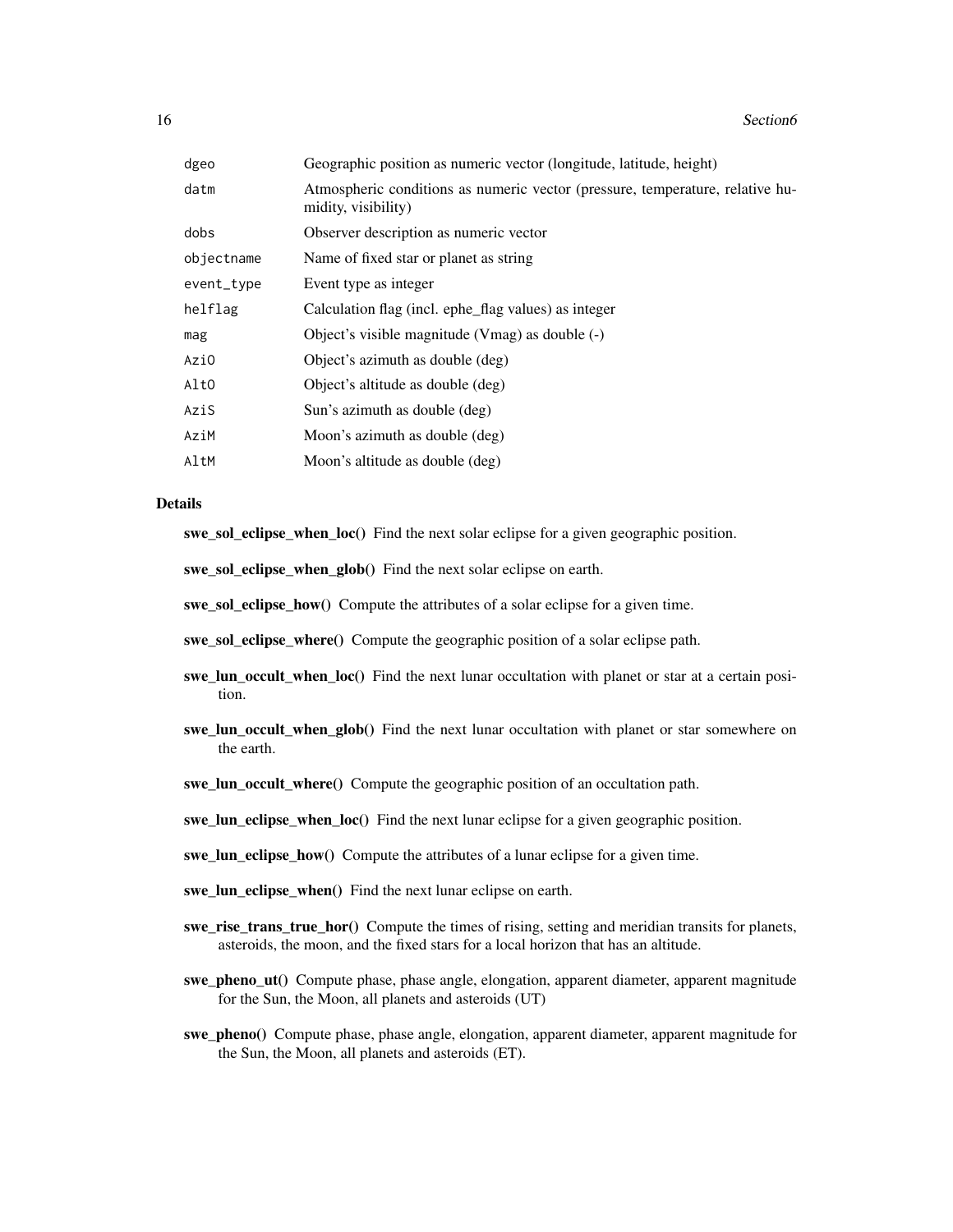#### Section6 17

- swe\_azalt() Compute the horizontal coordinates (azimuth and altitude) of a planet or a star from either ecliptical or equatorial coordinates.
- swe  $azaltrev()$  Compute either ecliptical or equatorial coordinates from azimuth and true altitude. If only an apparent altitude is given, the true altitude has to be computed first with e.g. the function swe\_refrac\_extended().
- swe refrac() Calculate either the topocentric altitude from the apparent altitude or the apparent altitude from the topocentric altitude.
- swe\_refrac\_extended() Calculate either the topocentric altitude from the apparent altitude or the apparent altitude from the topocentric altitude. It allows correct calculation of refraction for heights above  $sea > 0$ , where the ideal horizon and planets that are visible may have a negative altitude.
- swe\_heliacal\_ut() Compute the Julian day of the next heliacal phenomenon after a given UT start date. It works between geographic latitudes 60 South and 60 North.
- swe\_vis\_limit\_mag() Determine the limiting visual magnitude in dark skies. If the visual magnitude mag of an object is known for a given date (e. g. from a call of function swe\_pheno\_ut(), and if magnitude is smaller than the value returned by swe vis  $\lim$ it  $\text{mag}($ ), then it is visible.
- swe\_heliacal\_pheno\_ut() Provide data that are relevant for the calculation of heliacal risings and settings. This function does not provide data of heliacal risings and settings itself, just some additional data mostly used for test purposes. To calculate heliacal risings and settings, use the function swe\_heliacal\_ut().

swe\_topo\_arcus\_visionis() Compute topocentric arcus visionis.

swe\_heliacal\_angle() Compute heliacal angle.

#### Value

swe\_sol\_eclipse\_when\_loc returns a list with named entries: return status flag as integer, tret for eclipse timing moments as numeric vector, attr phenomena during eclipse as numeric vector and serr error message as string

swe\_sol\_eclipse\_when\_glob returns a list with named entries: return status flag as integer, tret for eclipse timing moments as numeric vector and serr error warning as string

swe\_sol\_eclipse\_how returns a list with named entries: return status flag as integer, attr phenomena during eclipse as numeric vector and serr error message as string

swe\_sol\_eclipse\_where returns a list with named entries: return status flag as integer, pathpos geographic path positions as numeric vector, attr phenomena during eclipse as numeric vector and serr error message as string

swe\_lun\_occult\_when\_loc returns a list with named entries: return status flag as integer, tret for eclipse timing moments as numeric vector, attr phenomena during eclipse as numeric vector and serr error message as string

swe\_lun\_occult\_when\_glob returns a list with named entries: return status flag as integer, tret for eclipse timing moments as numeric vector, attr phenomena during eclipse as numeric vector and serr error message as string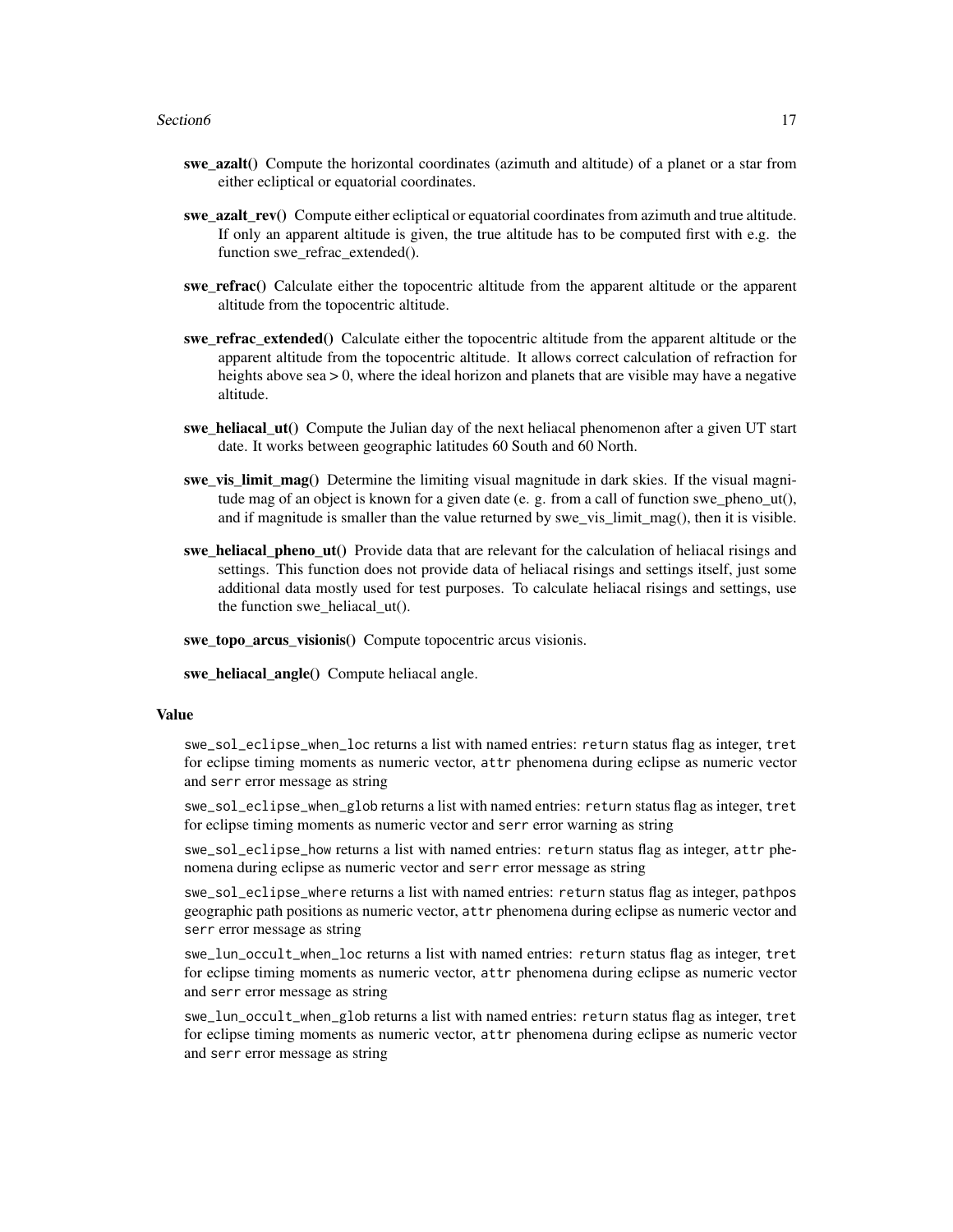swe\_lun\_occult\_where returns a list with named entries: return status flag as integer, pathpos geographic path positions as numeric vector, attr phenomena during eclipse as numeric vector and serr error message as string

swe\_lun\_eclipse\_when\_loc returns a list with named entries: return status flag as integer, tret for eclipse timing moments, attr phenomena during eclipse and serr error warning as string

swe\_lun\_eclipse\_how returns a list with named entries: return status flag as integer, attr phenomena during eclipse as numeric vector and serr error message as string

swe\_lun\_eclipse\_when returns a list with named entries: return status flag as integer, tret for eclipse timing moments as numeric vector and serr error warning as string

swe\_rise\_trans\_true\_hor returns a list with named entries: return status flag as integer, tret for azimuth/altitude info as double and serr error message as string

swe\_pheno\_ut returns a list with named entries: return status fag as integer, attr for phenomenon information as numeric vector and serr error warning as string

swe\_pheno returns a list with named entries: return status fag as integer, attr for phenomenon information as numeric vector and serr error message as string

swe\_azalt returns a list with named entries: xaz for azi/alt info as numeric vector.

swe azalt rev returns a list with named entries: xaz for celestial info as numeric vector.

swe\_refrac returns the (apparent/topocentric) altitude as double (deg)

swe\_refrac\_extended returns a list with named entries: return status flag as integer, dret refraction results as numeric vector (TopoAlt, AppAlt, refraction)

swe\_heliacal\_ut returns a list with named entries return status flag as integer, dret heliacal results as numeric vector, and serr error message as string.

swe\_vis\_limit\_mag returns a list with named entries: return status flag as integer, dret limiting magnitude as double and serr error message as string

swe\_heliacal\_pheno\_ut returns a list with named entries: return status flag as integer darr for heliacal details as numeric vector and serr error message as string

swe\_topo\_arcus\_visionis returns a list with named entries: return status flag as integer, darr heliacal details as numeric vector and serr error message as string

swe\_heliacal\_angle returns a list with named entries: return status flag as integer, dret heliacal angle as numeric vector and serr error message as string

#### See Also

Section 6 in <http://www.astro.com/swisseph/swephprg.htm>. Remember that array indices start in R at 1, while in C they start at 0!

#### Examples

```
data(SE)
swe_sol_eclipse_when_loc(1234567,SE$FLG_MOSEPH,c(0,50,10),FALSE)
swe_sol_eclipse_when_glob(1234567,SE$FLG_MOSEPH,SE$ECL_TOTAL+SE$ECL_CENTRAL+SE$ECL_NONCENTRAL,FALSE)
swe_sol_eclipse_how(1234580.19960447,SE$FLG_MOSEPH,c(0,50,10))
swe_sol_eclipse_where(1234771.68584597,SE$FLG_MOSEPH)
swe_lun_occult_when_loc(1234567,SE$VENUS,"",SE$FLG_MOSEPH+SE$ECL_ONE_TRY,c(0,50,10),FALSE)
swe_lun_occult_when_glob(1234567,SE$VENUS,"",SE$FLG_MOSEPH+SE$ECL_ONE_TRY,SE$ECL_TOTAL,FALSE)
```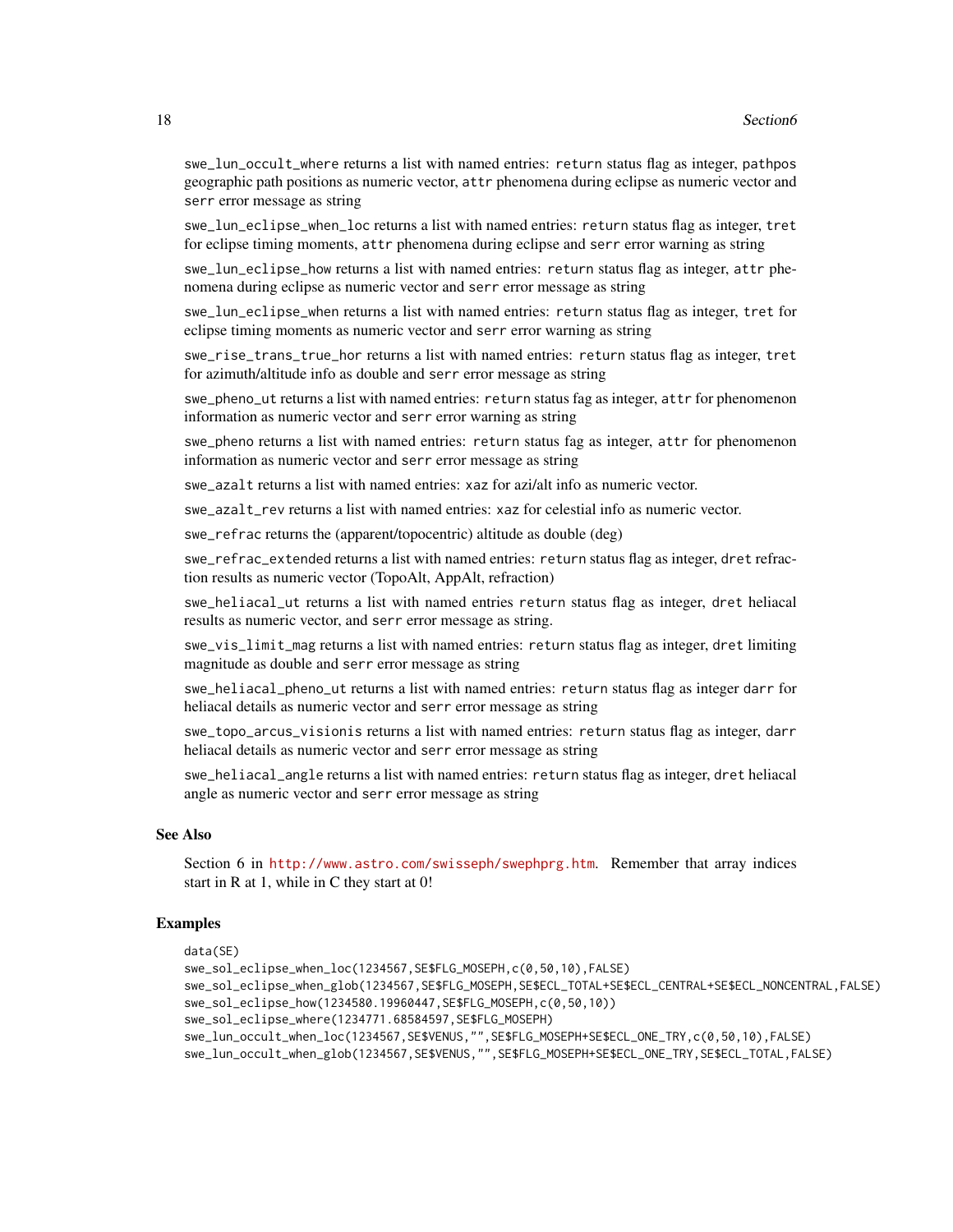#### <span id="page-18-0"></span>Section7 19

```
swe_lun_occult_where(1234590.44756319,SE$VENUS,"",SE$FLG_MOSEPH+SE$ECL_ONE_TRY)
swe_lun_eclipse_when_loc(1234567,SE$FLG_MOSEPH,c(0,50,10),FALSE)
swe_lun_eclipse_when(1234567,SE$FLG_MOSEPH,SE$ECL_CENTRAL,FALSE)
swe_lun_eclipse_how(1234580.19960447,SE$FLG_MOSEPH,c(0,50,10))
swe_rise_trans_true_hor(1234567.5,SE$SUN,"",SE$FLG_MOSEPH,0,c(0,50,10),1013.25,15,0)
swe_pheno_ut(1234567,1,SE$FLG_MOSEPH)
swe_pheno(1234567,1,SE$FLG_MOSEPH)
swe_azalt(1234567,SE$EQU2HOR,c(0,50,10),15,1013.25,c(186,22))
swe_azalt_rev(1234567,SE$ECL2HOR,c(0, 50,10),c(123,2))
swe_refrac_extended(2,0,1013.25,15,-0.065,SE$TRUE_TO_APP)
swe_heliacal_ut(1234567,c(0,50,10),c(1013.25,15,50,0.25),c(25,1,1,1,5,0.8),"sirius",
 SE$HELIACAL_RISING,SE$HELFLAG_HIGH_PRECISION+SE$FLG_MOSEPH)
swe_vis_limit_mag(1234567.5,c(0,50,10),c(1013.25,15,20,0.25),c(25,1,1,1,5,0.8),'sirius',
 SE$HELFLAG_HIGH_PRECISION+SE$FLG_MOSEPH)
swe_heliacal_pheno_ut(1234567.5,c(0,50,10),c(1013.25,15,20,0.25),c(25,1,1,1,5,0.8),'sirius',
 SE$HELIACAL_RISING,SE$HELFLAG_HIGH_PRECISION+SE$FLG_MOSEPH)
swe_topo_arcus_visionis(1234567.5,c(0,50,10),c(1013.25,15,20,0.25),c(25,1,1,1,5,0.8),
 SE$HELFLAG_HIGH_PRECISION+SE$HELFLAG_OPTICAL_PARAMS,-1,124,2,120,0,-45)
swe_heliacal_angle(1234567.5,c(0,50,10),c(1013.25,15,20,0.25),c(25,1,1,1,5,0.8),
 SE$HELFLAG_HIGH_PRECISION+SE$HELFLAG_OPTICAL_PARAMS,-1,124,120,0,-45)
```
Section7 *Section 7: Date and time conversion functions*

#### **Description**

Functions related to calendar and time conversions.

#### Usage

```
swe_julday(year, month, day, hourd, gregflag)
```
swe\_date\_conversion(year, month, day, hourd, cal)

swe\_revjul(jd, gregflag)

swe\_utc\_time\_zone(year, month, day, houri, min, sec, d\_timezone)

swe\_utc\_to\_jd(year, month, day, houri, min, sec, gregflag)

swe\_jdet\_to\_utc(jd\_et, gregflag)

swe\_jdut1\_to\_utc(jd\_ut, gregflag)

swe\_time\_equ(jd\_ut)

swe\_lmt\_to\_lat(jd\_lmt, geolon)

swe\_lat\_to\_lmt(jd\_lat, geolon)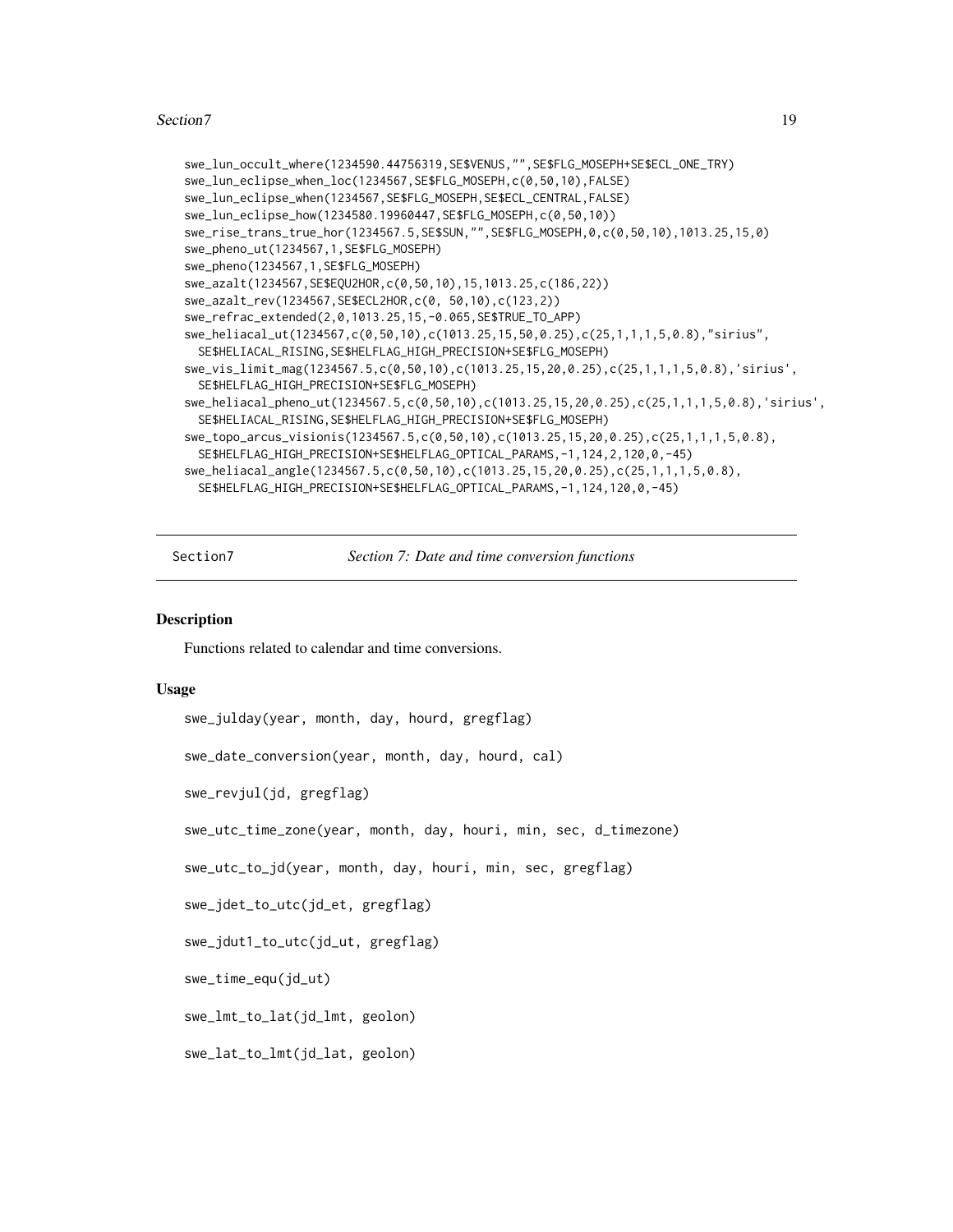20 Section7

#### **Arguments**

| year       | Astronomical year as integer                               |
|------------|------------------------------------------------------------|
| month      | Month as integer                                           |
| day        | Day as integer                                             |
| hourd      | Hour as double                                             |
| gregflag   | Calendar type as integer (SE\$JUL_CAL=0 or SE\$GREG_CAL=1) |
| cal        | Calendar type "g" [Gregorian] or "j" [Julian] as char      |
| jd         | Julian day number as double                                |
| houri      | Hour as integer                                            |
| min        | min as integer                                             |
| sec        | Second as double                                           |
| d_timezone | Timezone offset as double (hour)                           |
| jd_et      | Julian day number (ET) as double (day)                     |
| jd_ut      | Julian day number (UT) as double (day)                     |
| jd_lmt     | Julian day number (LMT=UT+geolon/360) as double (day)      |
| geolon     | geographic longitude as double (deg)                       |
| jd_lat     | Julian day number (LAT) as double (day)                    |

#### Details

- swe\_julday() Convert calendar dates to the astronomical time scale which measures time in Julian day number.
- swe\_date\_conversion() Convert calendar dates to the astronomical time scale which measures time in Julian day number and checks if the calendar date is legal.
- swe\_revjul() Compute year, month, day and hour from a Julian day number.

swe\_utc\_time\_zone() Convert local time to UTC and UTC to local time.

swe\_utc\_to\_jd() Convert UTC to Julian day number (UT and ET).

swe\_jdet\_to\_utc() Convert Julian day number (ET) into UTC.

- swe\_jdut1\_to\_utc() Convert Julian day number (UT1) into UTC.
- swe\_time\_equ() Calculate equation of time (LAT-LMT).
- swe\_lmt\_to\_lat() Convert Julian day number (LMT) into Julian day number (LAT).
- swe\_lat\_to\_lmt() Convert Julian day number (LAT) into Julian day number (LMT).

#### Value

swe\_date\_conversion returns a list with named entries: return status flag as integer, jd Julian day number as double

swe\_revjul returns a list with named entries: year year as integer, month month as integer, day day as integer and hour hour as double.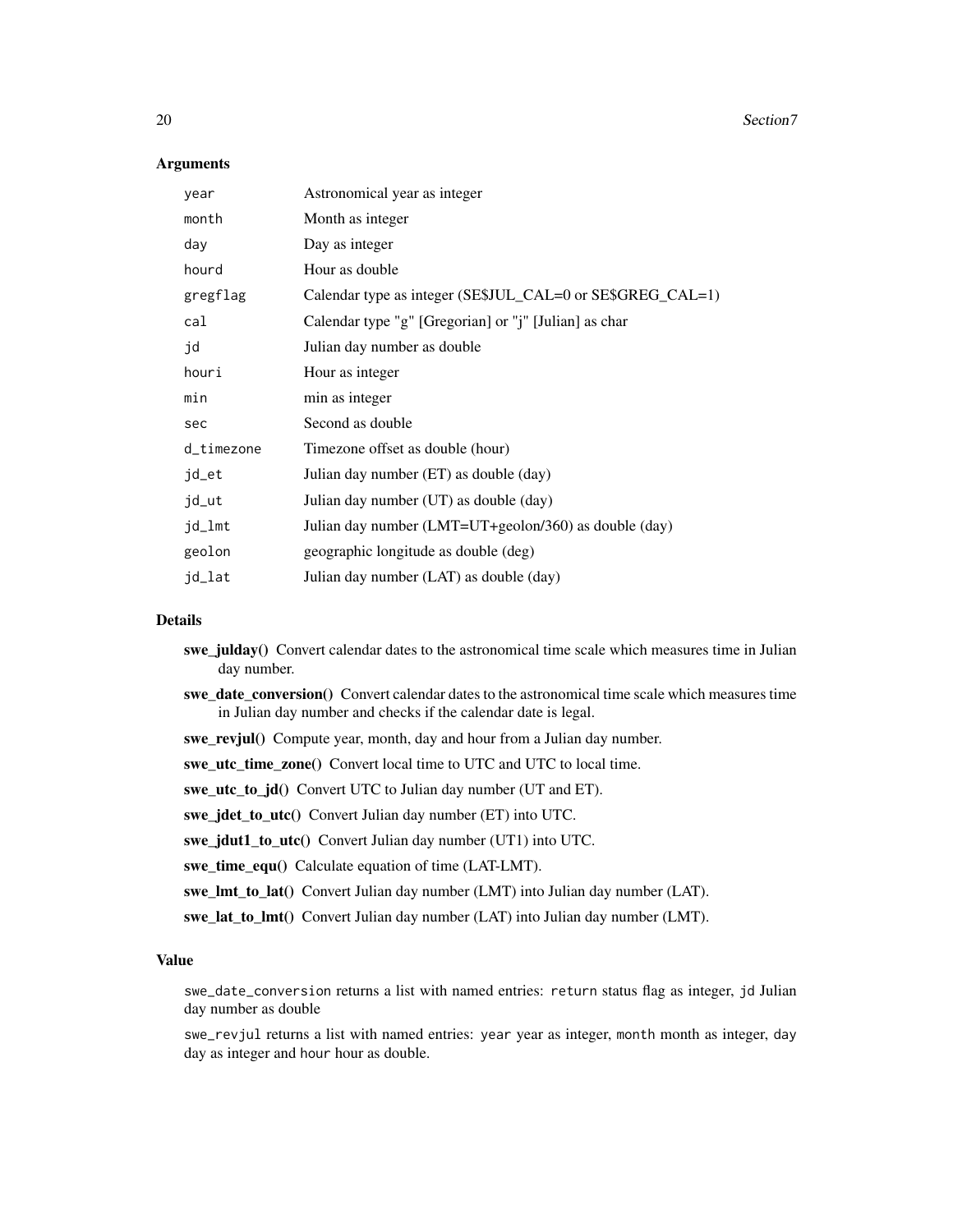#### <span id="page-20-0"></span>Section8 21

swe\_utc\_time\_zone returns a list with named entries: year\_out year as integer, month\_out month as integer, day\_out day as integer, hour\_out hour as integer, min\_out minute as integer, sec\_out second as double,

swe\_utc\_to\_jd returns a list with named entries: return status flag as integer, dret Julian day number as numeric vector and serr for error message as string.

swe\_jdet\_to\_utc returns a list with named entries: year\_out year as integer, month\_out month as integer, day\_out day as integer, hour\_out hour as integer, min\_out minute as integer, sec\_out second as double,

swe\_jdut1\_to\_utc returns a list with named entries: year\_out year as integer, month\_out month as integer, day\_out day as integer, hour\_out hour as integer, min\_out minute as integer, sec\_out second as double,

swe\_swe\_time\_equ returns a list with named entries: return status flag as integer, e equation of time (day) as double and serr for error message as string.

swe\_lmt\_to\_lat returns a list with named entries: return status flag as integer, jd\_lat Julian day number (LAT) (day) as double and serr for error message as string.

swe\_lat\_to\_lmt returns a list with named entries: return status flag as integer, jd\_lmt Julian day number (LMT) (day) as double and serr for error message as string.

#### See Also

Section 7 in <http://www.astro.com/swisseph/swephprg.htm>. Remember that array indices start in R at 1, while in C they start at 0!

#### Examples

```
data(SE)
swe_julday(2000,1,1,12,SE$GREG_CAL)
swe_date_conversion(2000,1,1,12,"g")
swe_revjul(2452500,SE$GREG_CAL)
swe_utc_time_zone(2000,1,1,12,5,1.2,2)
swe_utc_to_jd(2000,1,1,0,12,3.4,SE$GREG_CAL)
swe_jdet_to_utc(2452500,SE$GREG_CAL)
swe_jdut1_to_utc(2452500,SE$GREG_CAL)
swe_time_equ(2452500)
swe_lmt_to_lat(2452500,0)
swe_lat_to_lmt(2452500,0)
```
Section8 *Section 8: Delta T-related functions*

#### **Description**

Functions related to DeltaT and tidal acceleration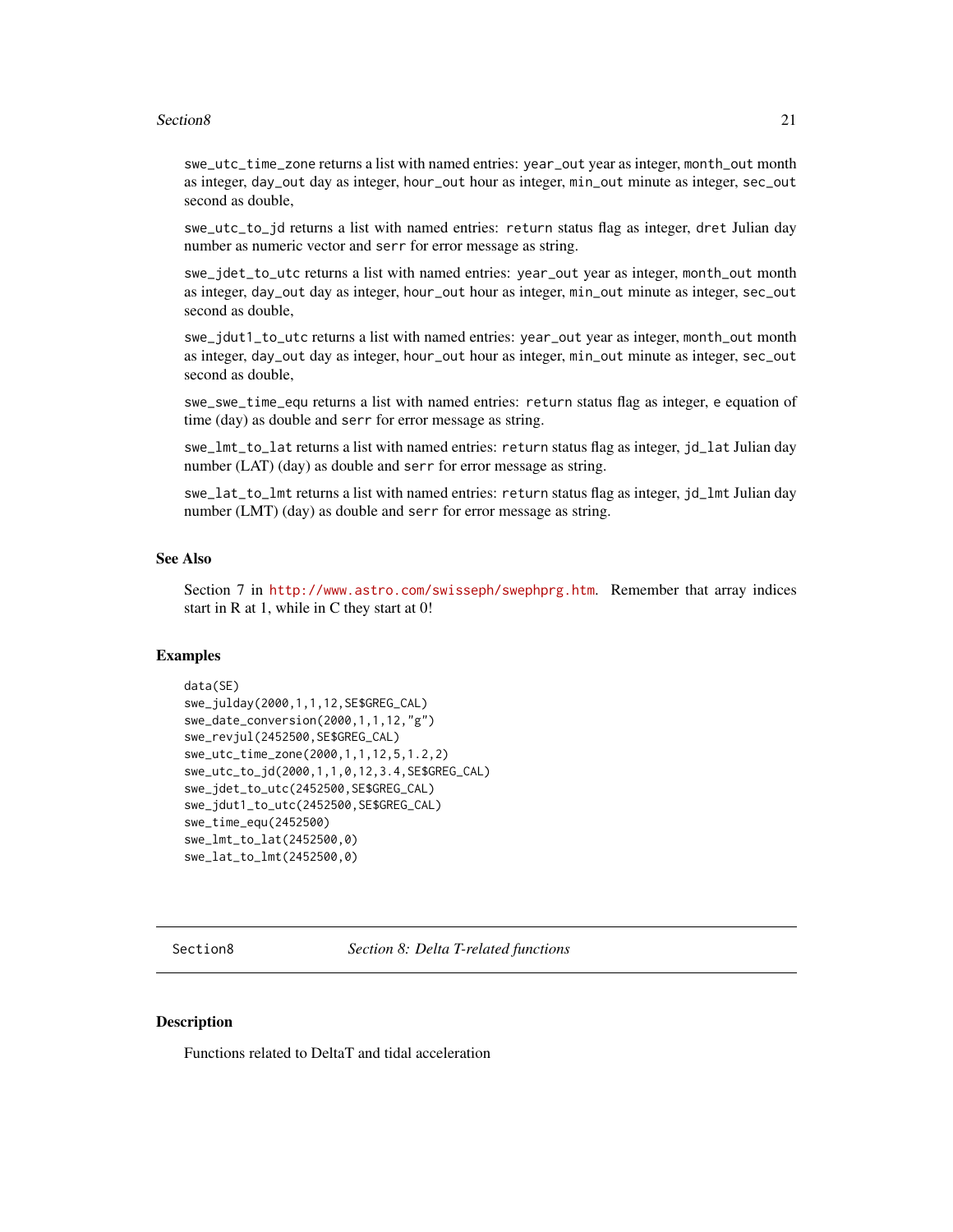22 Section8

#### Usage

```
swe_deltat_ex(jd_ut, ephe_flag)
swe_deltat(jd_ut)
swe_set_tid_acc(t_acc)
swe_get_tid_acc()
swe_set_delta_t_userdef(delta_t)
```
#### Arguments

| id_ut     | Julian day number (UT) as numeric vector (day)                                     |
|-----------|------------------------------------------------------------------------------------|
| ephe_flag | ephemeris flag as integer (SE\$FLG_JPLEPH=1, SE\$FLG_SWIEPH=2 or SE\$FLG_MOSEPH=4) |
| t acc     | Tidal acceleration as double (arcsec/century $\binom{2}{2}$ )                      |
| delta t   | $Delta T$ (day)                                                                    |

#### Details

swe\_deltat\_ex() Determine DeltaT from Julian day number for a specific ephemeris.

- swe\_deltat() Determine DeltaT from Julian day number for a used ephemeris. This function is only safe if:
	- your software consistently uses the same ephemeris flag
	- if software consistently uses the same ephemeris files (with SE\$FLG\_SWIEPH and SE\$FLG\_MOSEPH)
	- if swe\_set\_ephe\_path() is first called (with SE\$FLG\_SWIEPH) and swe\_set\_jpl\_file() (with SE\$FLG\_JPLEPH)

swe\_set\_tid\_acc() Set the tidal acceleration.

swe\_get\_tid\_acc() Get the present configured tidal acceleration.

swe\_set\_delta\_t\_userdef() Allows the user to set a fixed DeltaT value that will be returned by swe\_deltat() or swe\_deltat\_ex().

#### Value

swe\_deltat\_ex returns a list with named entries: deltat for DeltaT as double (day) and serr for error message as string.

swe\_deltat returns the DeltaT as double (day)

swe\_get\_tid\_acc returns the tidal acceleration as double (arcsec/century^2)

#### See Also

Section 8 in <http://www.astro.com/swisseph/swephprg.htm>. Remember that array indices start in R at 1, while in C they start at 0!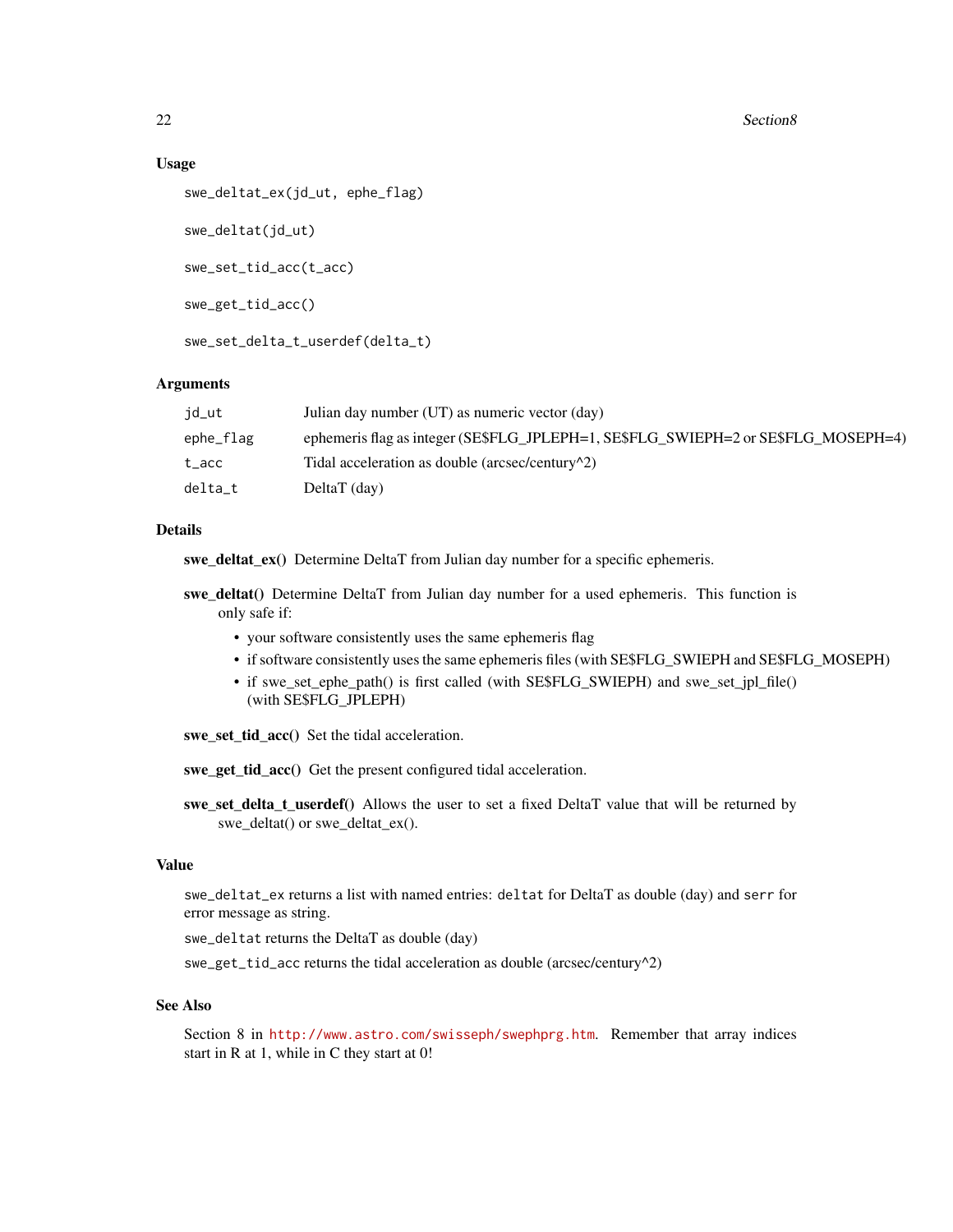#### <span id="page-22-0"></span>Section9 23

#### Examples

```
data(SE)
swe_deltat_ex(1234.567, SE$FLG_MOSEPH)
swe_deltat(1234.567)
swe_set_tid_acc(1.23)
swe_get_tid_acc()
swe_set_delta_t_userdef(0.23)
```
Section9 *Section 9: The function for calculating topocentric planet position*

#### Description

Function for topocentric planet positions

#### Usage

swe\_set\_topo(longitude, lat, height)

#### Arguments

| longitude | Geographic longitude as double (deg) |
|-----------|--------------------------------------|
| lat       | Geographic latitude as double (deg)  |
| height    | Height as double (m)                 |

#### Details

swe\_set\_topo() Set the topocentric location of the observer.

#### See Also

Section 9 in <http://www.astro.com/swisseph/swephprg.htm>. Remember that array indices start in R at 1, while in C they start at 0!

#### Examples

swe\_set\_topo(0,50,10)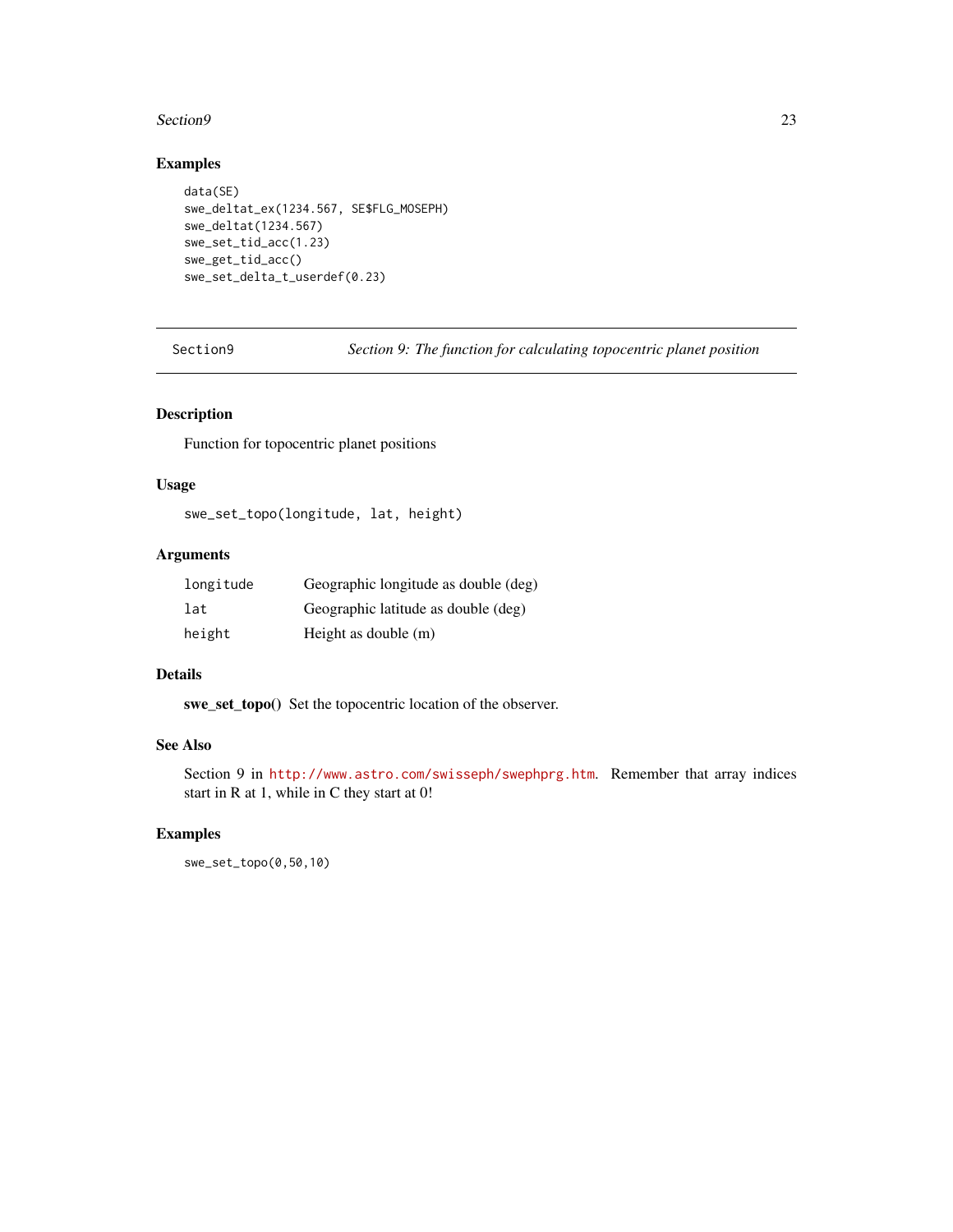# <span id="page-23-0"></span>Index

∗Topic datasets SE, [3](#page-2-0) SE, [3](#page-2-0) Section1, [3](#page-2-0) Section10, [4](#page-3-0) Section<sub>13</sub>, [6](#page-5-0) Section14, [7](#page-6-0) Section15, [8](#page-7-0) Section16, [9](#page-8-0) Section2, [9](#page-8-0) Section3, [10](#page-9-0) Section4, [11](#page-10-0) Section5, [12](#page-11-0) Section6, [14](#page-13-0) Section7, [19](#page-18-0) Section8, [21](#page-20-0) Section9, [23](#page-22-0) swe\_azalt *(*Section6*)*, [14](#page-13-0) swe\_azalt\_rev *(*Section6*)*, [14](#page-13-0) swe\_calc *(*Section2*)*, [9](#page-8-0) swe\_calc\_ut *(*Section2*)*, [9](#page-8-0) swe\_close *(*Section1*)*, [3](#page-2-0) swe\_date\_conversion *(*Section7*)*, [19](#page-18-0) swe\_day\_of\_week *(*Section16*)*, [9](#page-8-0) swe\_deltat *(*Section8*)*, [21](#page-20-0) swe\_deltat\_ex *(*Section8*)*, [21](#page-20-0) swe\_fixstar2 *(*Section4*)*, [11](#page-10-0) swe\_fixstar2\_mag *(*Section4*)*, [11](#page-10-0) swe\_fixstar2\_ut *(*Section4*)*, [11](#page-10-0) swe\_gauquelin\_sector *(*Section14*)*, [7](#page-6-0) swe\_get\_ayanamsa\_ex *(*Section10*)*, [4](#page-3-0) swe\_get\_ayanamsa\_ex\_ut *(*Section10*)*, [4](#page-3-0) swe\_get\_ayanamsa\_name *(*Section10*)*, [4](#page-3-0) swe\_get\_library\_path *(*Section1*)*, [3](#page-2-0) swe\_get\_orbital\_elements *(*Section5*)*, [12](#page-11-0) swe\_get\_planet\_name *(*Section3*)*, [10](#page-9-0) swe\_get\_tid\_acc *(*Section8*)*, [21](#page-20-0) swe\_heliacal\_angle *(*Section6*)*, [14](#page-13-0) swe\_heliacal\_pheno\_ut *(*Section6*)*, [14](#page-13-0)

swe\_heliacal\_ut *(*Section6*)*, [14](#page-13-0) swe\_house\_name *(*Section13*)*, [6](#page-5-0) swe\_house\_pos *(*Section14*)*, [7](#page-6-0) swe\_houses\_armc *(*Section13*)*, [6](#page-5-0) swe\_houses\_ex *(*Section13*)*, [6](#page-5-0) swe\_jdet\_to\_utc *(*Section7*)*, [19](#page-18-0) swe\_jdut1\_to\_utc *(*Section7*)*, [19](#page-18-0) swe\_julday *(*Section7*)*, [19](#page-18-0) swe\_lat\_to\_lmt *(*Section7*)*, [19](#page-18-0) swe\_lmt\_to\_lat *(*Section7*)*, [19](#page-18-0) swe\_lun\_eclipse\_how *(*Section6*)*, [14](#page-13-0) swe\_lun\_eclipse\_when *(*Section6*)*, [14](#page-13-0) swe\_lun\_eclipse\_when\_loc *(*Section6*)*, [14](#page-13-0) swe\_lun\_occult\_when\_glob *(*Section6*)*, [14](#page-13-0) swe\_lun\_occult\_when\_loc *(*Section6*)*, [14](#page-13-0) swe\_lun\_occult\_where *(*Section6*)*, [14](#page-13-0) swe\_nod\_aps *(*Section5*)*, [12](#page-11-0) swe\_nod\_aps\_ut *(*Section5*)*, [12](#page-11-0) swe\_orbit\_max\_min\_true\_distance *(*Section5*)*, [12](#page-11-0) swe\_pheno *(*Section6*)*, [14](#page-13-0) swe\_pheno\_ut *(*Section6*)*, [14](#page-13-0) swe\_refrac *(*Section6*)*, [14](#page-13-0) swe\_refrac\_extended *(*Section6*)*, [14](#page-13-0) swe\_revjul *(*Section7*)*, [19](#page-18-0) swe\_rise\_trans\_true\_hor *(*Section6*)*, [14](#page-13-0) swe\_set\_delta\_t\_userdef *(*Section8*)*, [21](#page-20-0) swe\_set\_ephe\_path *(*Section1*)*, [3](#page-2-0) swe\_set\_jpl\_file *(*Section1*)*, [3](#page-2-0) swe\_set\_sid\_mode *(*Section10*)*, [4](#page-3-0) swe\_set\_tid\_acc *(*Section8*)*, [21](#page-20-0) swe\_set\_topo *(*Section9*)*, [23](#page-22-0) swe\_sidtime *(*Section15*)*, [8](#page-7-0) swe\_sol\_eclipse\_how *(*Section6*)*, [14](#page-13-0) swe\_sol\_eclipse\_when\_glob *(*Section6*)*, [14](#page-13-0) swe\_sol\_eclipse\_when\_loc *(*Section6*)*, [14](#page-13-0) swe\_sol\_eclipse\_where *(*Section6*)*, [14](#page-13-0) swe\_time\_equ *(*Section7*)*, [19](#page-18-0) swe\_topo\_arcus\_visionis *(*Section6*)*, [14](#page-13-0)